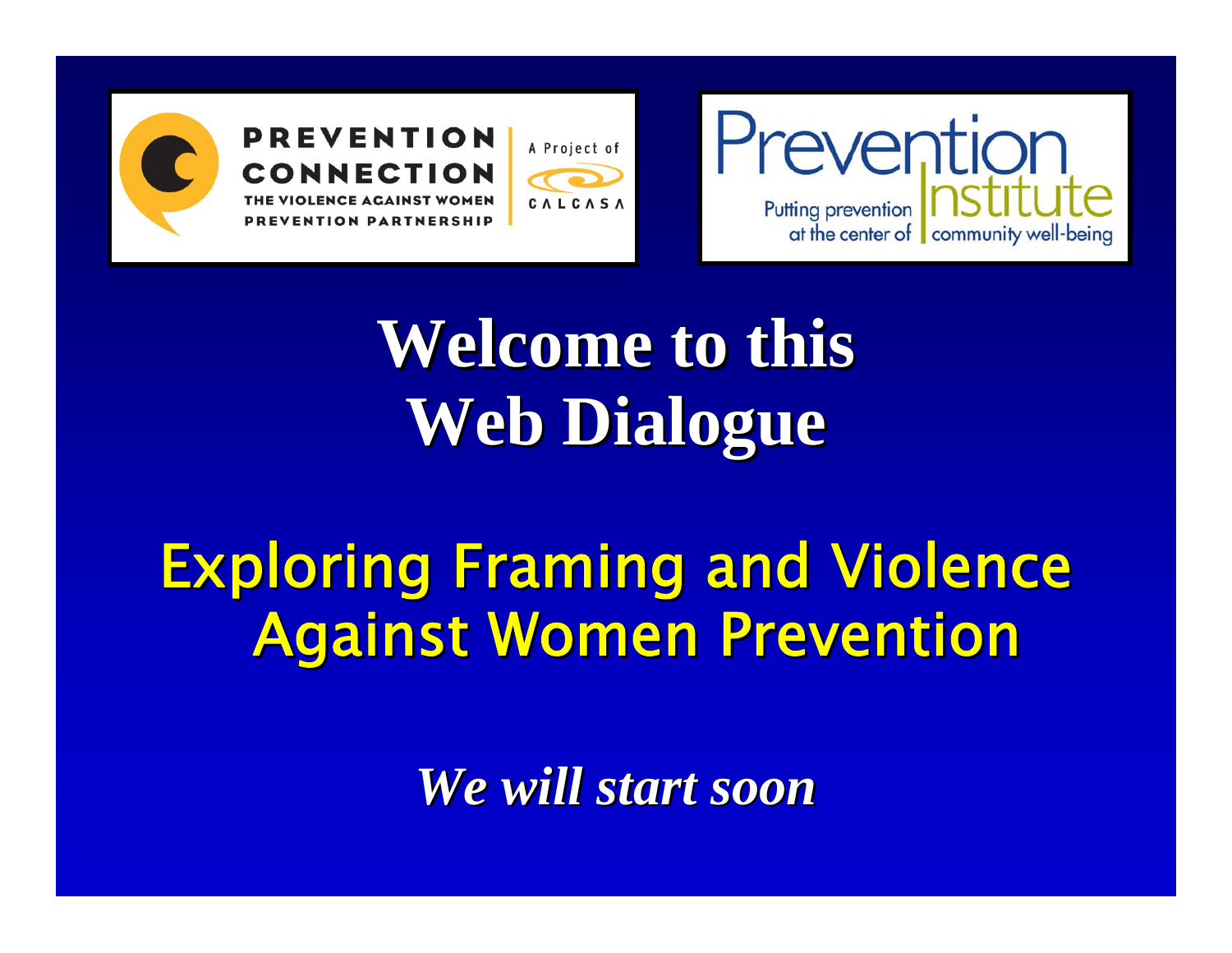



David S. Lee **Prevention Connection Manager California Coalition Against Sexual Assault** 888-922-5227916-446-2520TTY: 916–446–8802 [david@calcasa.org](mailto:david@calcasa.org)

[www.PreventConnect.org](http://www.preventconnect.org/)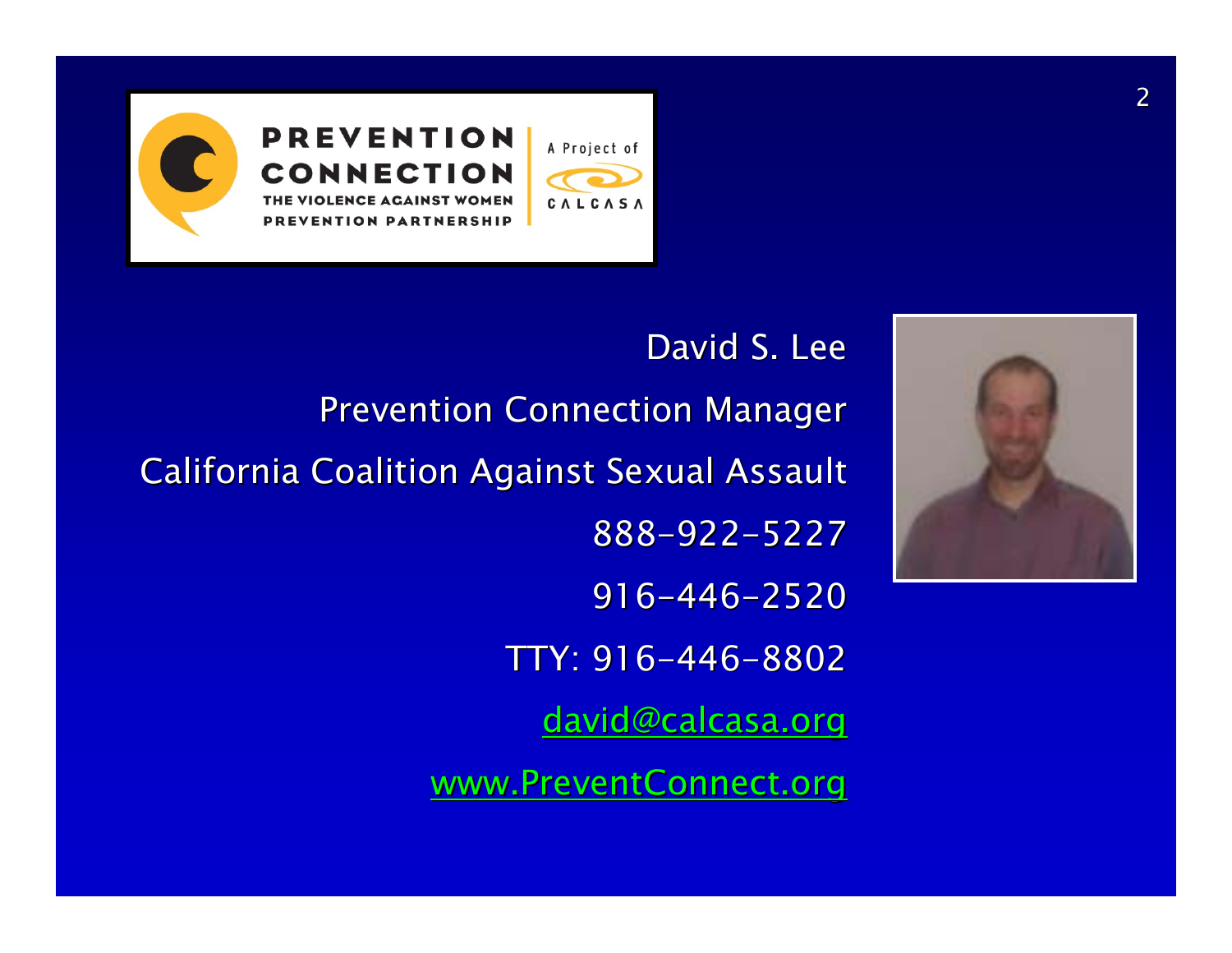

#### *www.PreventConnect.org www.PreventConnect.org*

Registration for Web Conferences and Web Dialogues

◆ Archives of Web Conferences and Web Dialogues

**Prevent-Connect Listserv** 

◆ More On-line Resources coming soon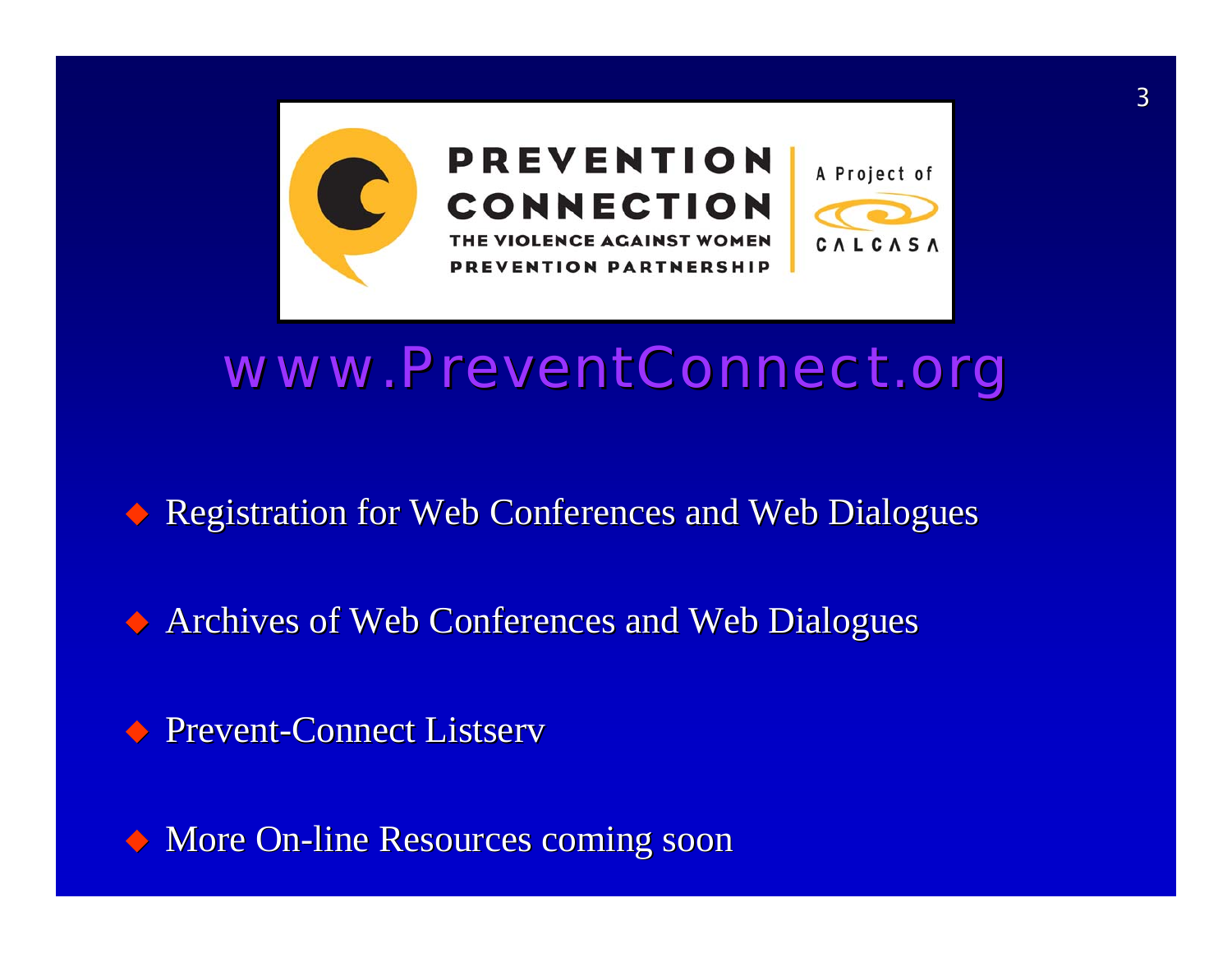*Technology Technology*

 $\bullet$  For trouble on the web please send a private chat

 You can call ILinc technical assistance at You can call ILinc technical assistance at 800-799-4510

 $\bullet$  For other information, call CALCASA at 888 -922 -5227

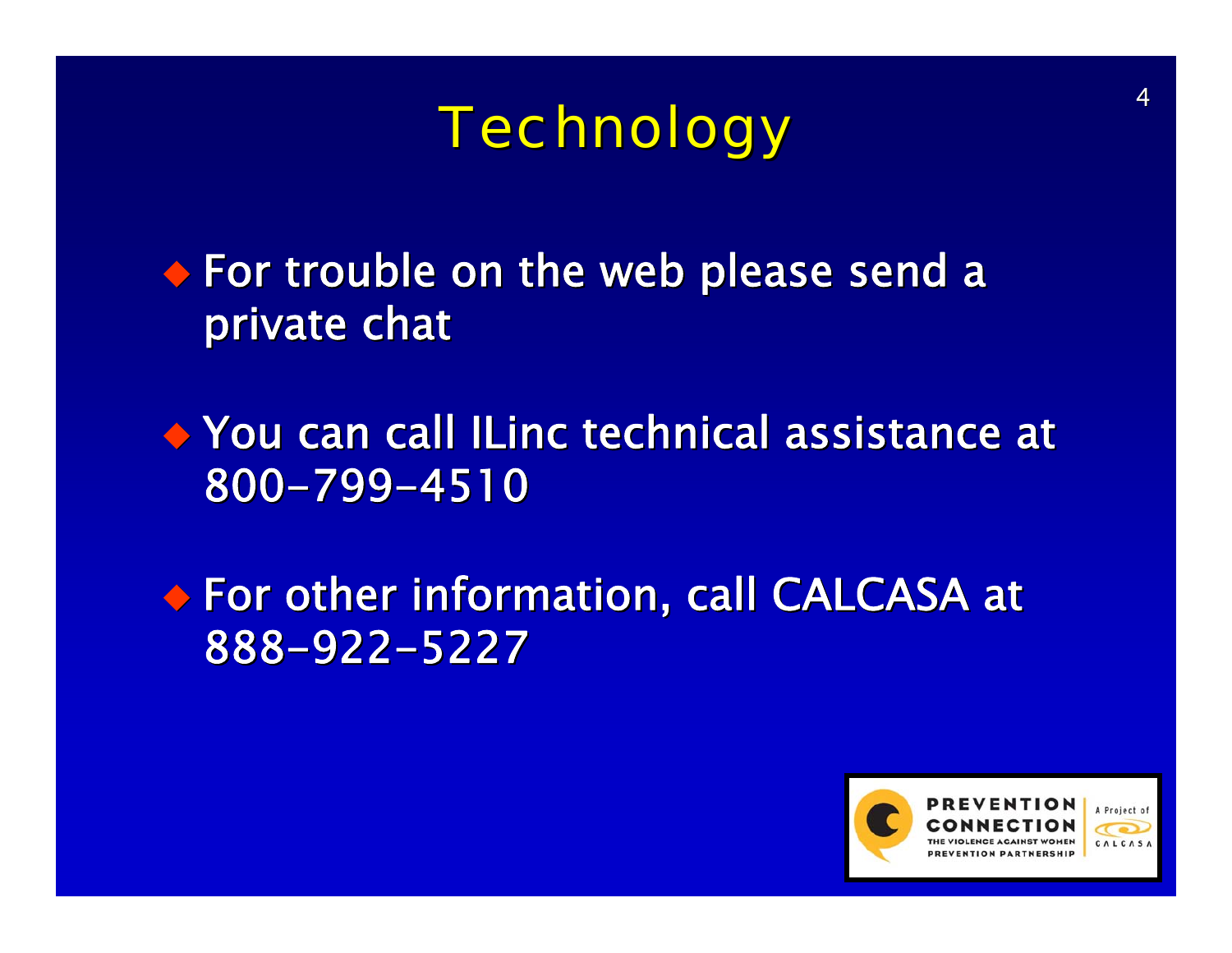

#### *Collaborative Partners Collaborative Partners*

- $\blacklozenge$ ◆ National Sexual Violence Resource Center [www.nsvrc.org](http://www.nsvrc.org/)
- $\bigodot$ ◆ National Youth Violence Prevention Resource Center [www.safeyouth.org](http://www.safeyouth.org/)
- $\Diamond$ PREVENT, Preventing Violence through Education, Networking and Technical Assistance – [www.prevent.unc.edu](http://www.prevent.unc.edu/)
- $\bigodot$ ◆ Prevention Connection <u>- [www.PreventConnect.org](http://www.preventconnect.org/)</u>
- VAWnet, The National Online Resource Center on VAWnet, The National Online Resource Center on Violence Against Women – <u>[www.VAWnet.org](http://www.vawnet.org/)</u>

Prevention Connection is sponsored by US Centers for Disease Control and Prevention. The views and information provided in the listserv and web conferences do not necessarily represent the official views of the US government, CDC, or CALCASA.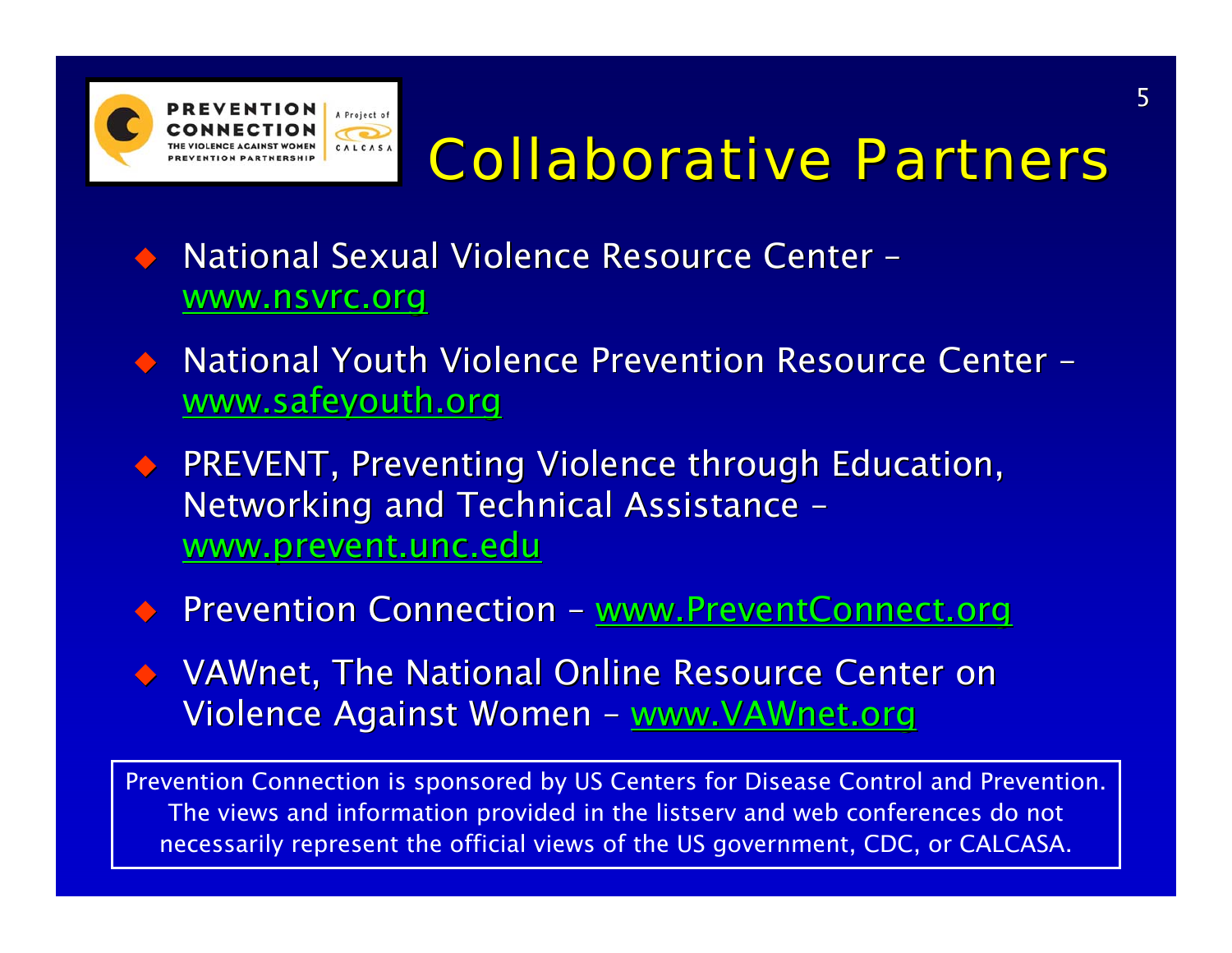## **Exploring Framing & Violence Against Women Prevention**

A dialogue on preventing violence against women

Dialogue facilitated by:



#### **September 14, 2006** 11:00AM -12:30 PST; 2:00-3:30 PM EST

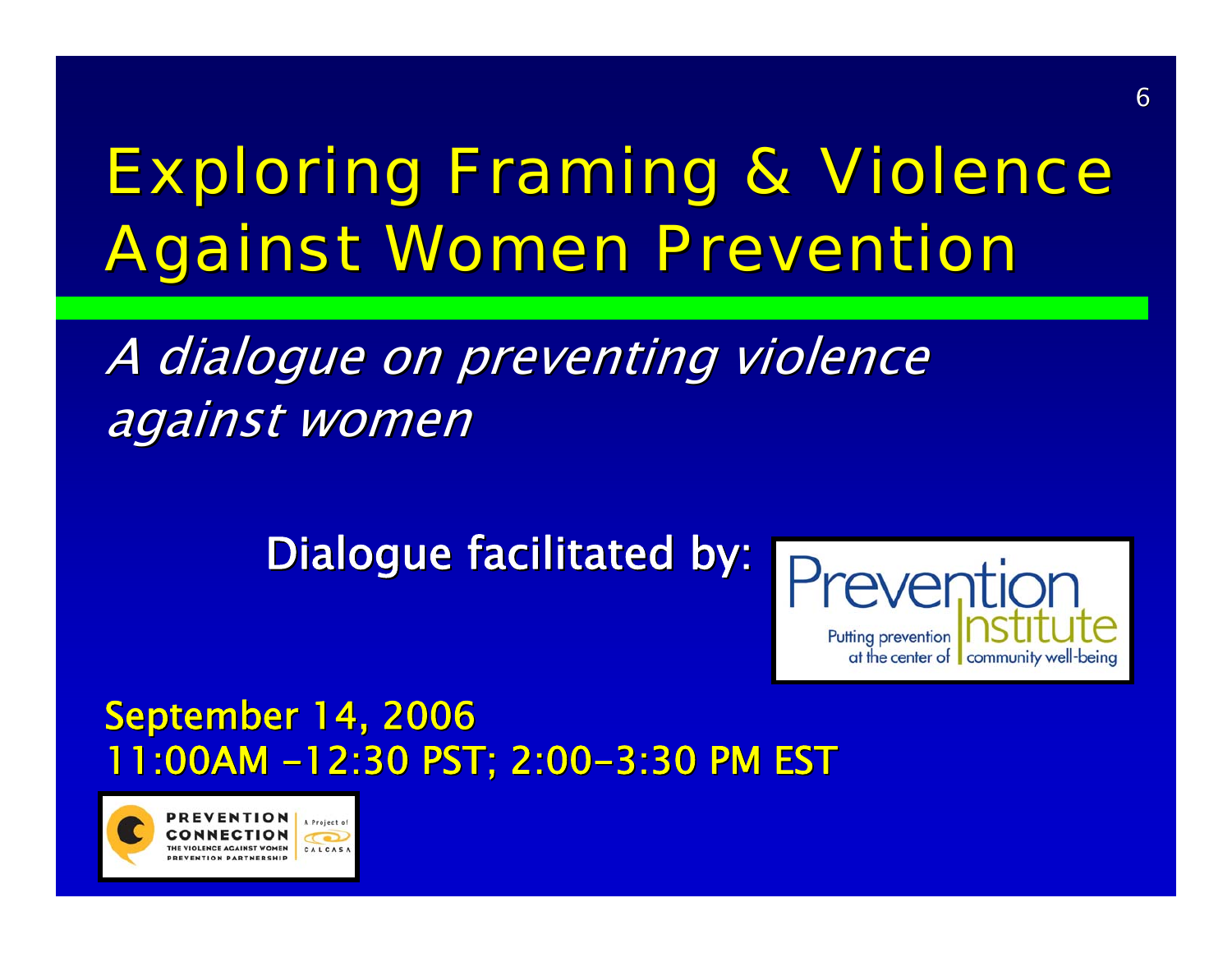## **Learning Objectives**

 $\triangle$  Learn about framing as a communications tool

 $\bullet$  Discuss the use of framing to advance violence against women prevention advocacy

◆ Experiment with the use of technology to promote interactive learning and dialog



7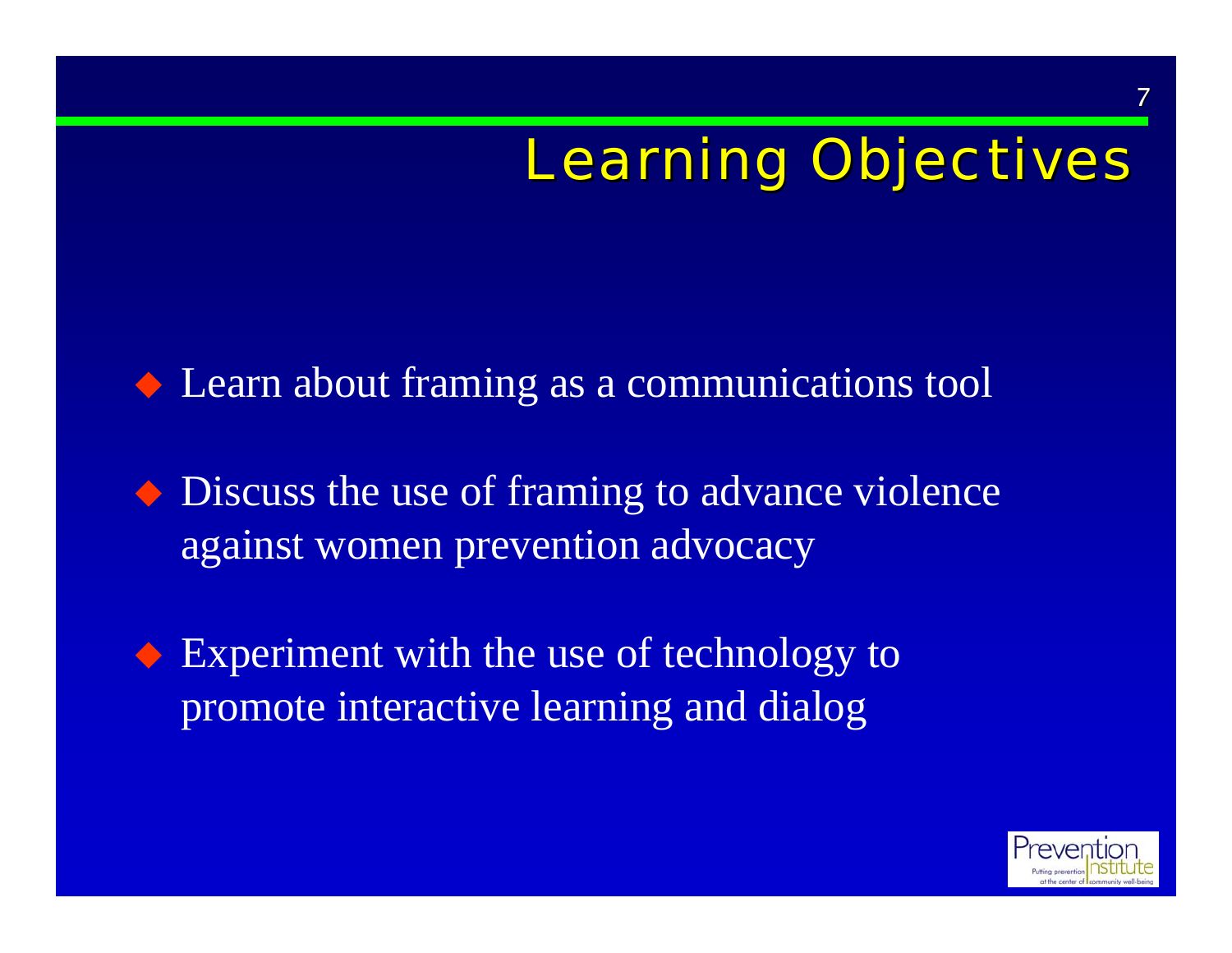#### Dialogue Agenda

#### **I.** Overview and dialogue on framing

#### **II.** Framing and VAW: examples from the **field**

**III.** Questions and participant discussion

**IV.** Evaluation

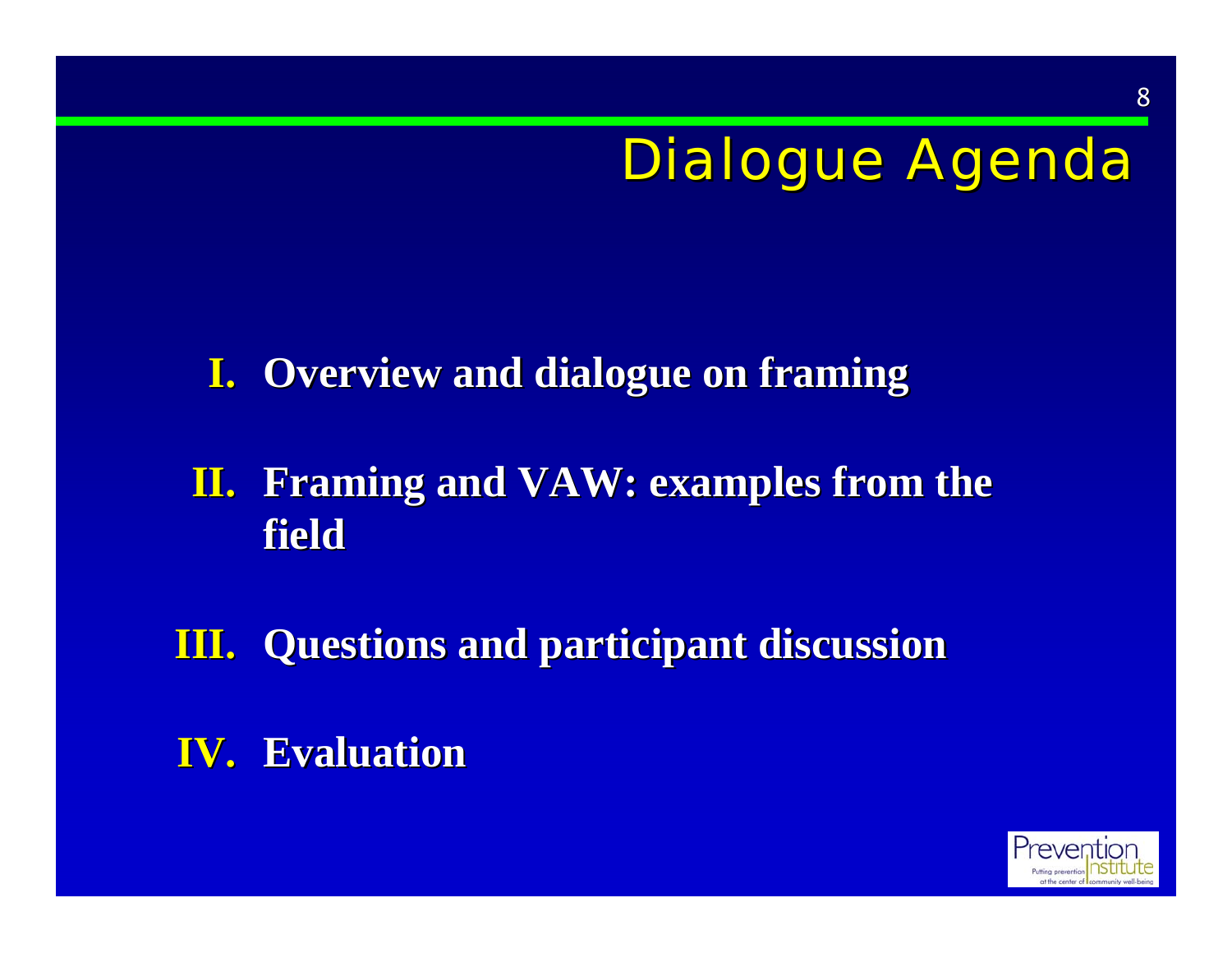





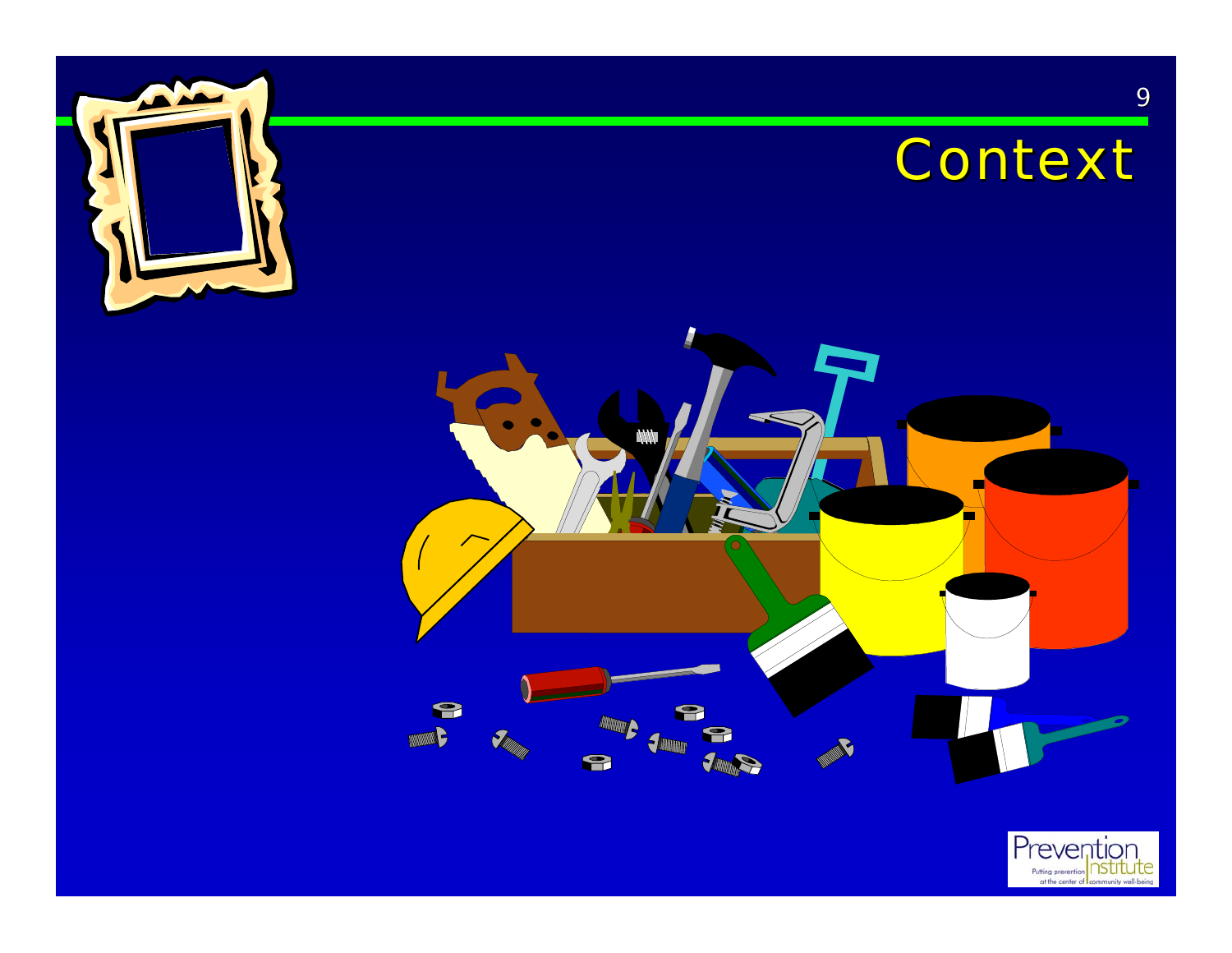## "If we do not change direction, we are likely to end up where we are headed."

*Chinese Proverb ese Proverb*

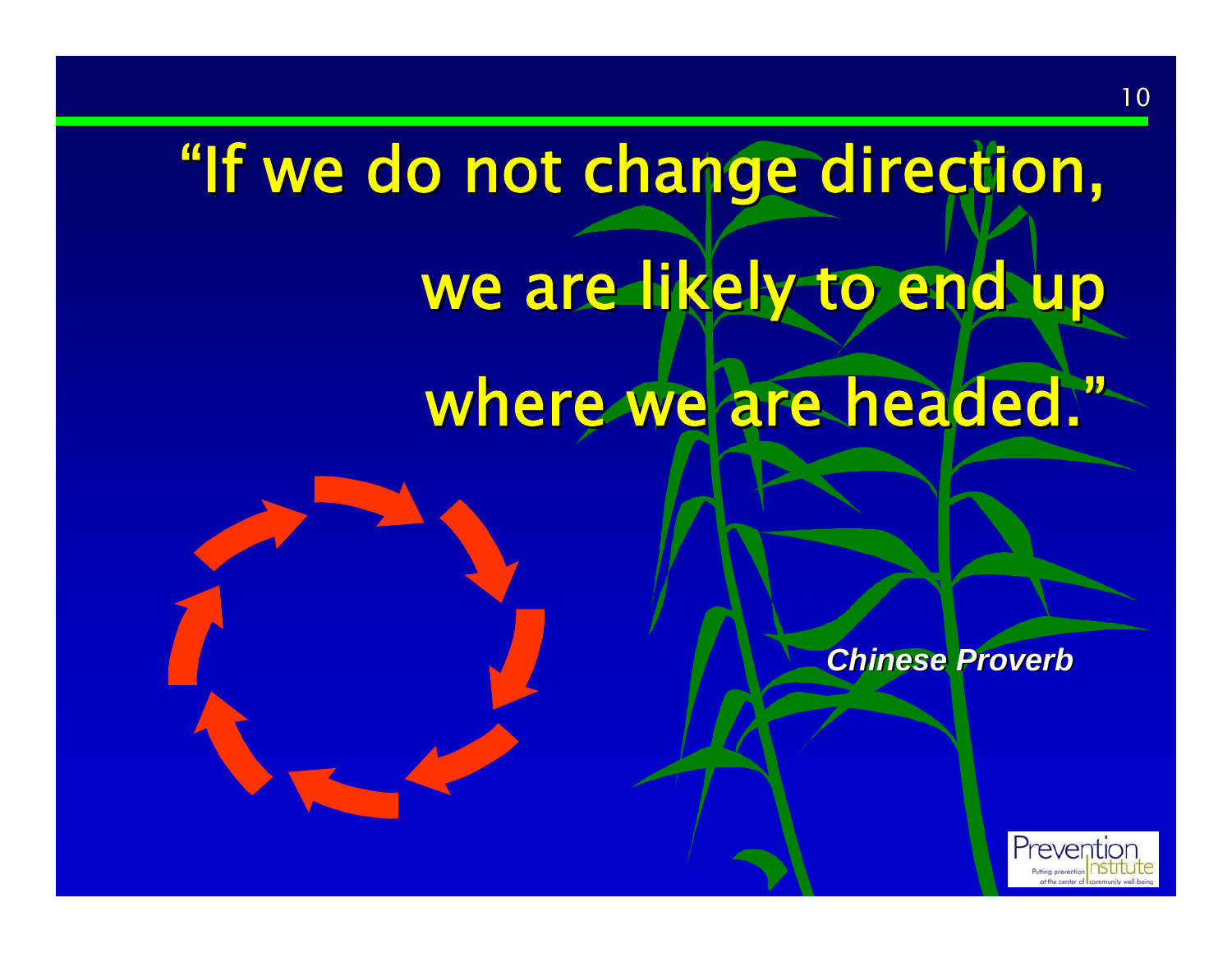# NORMS



#### $\lozenge$  Masculinity











11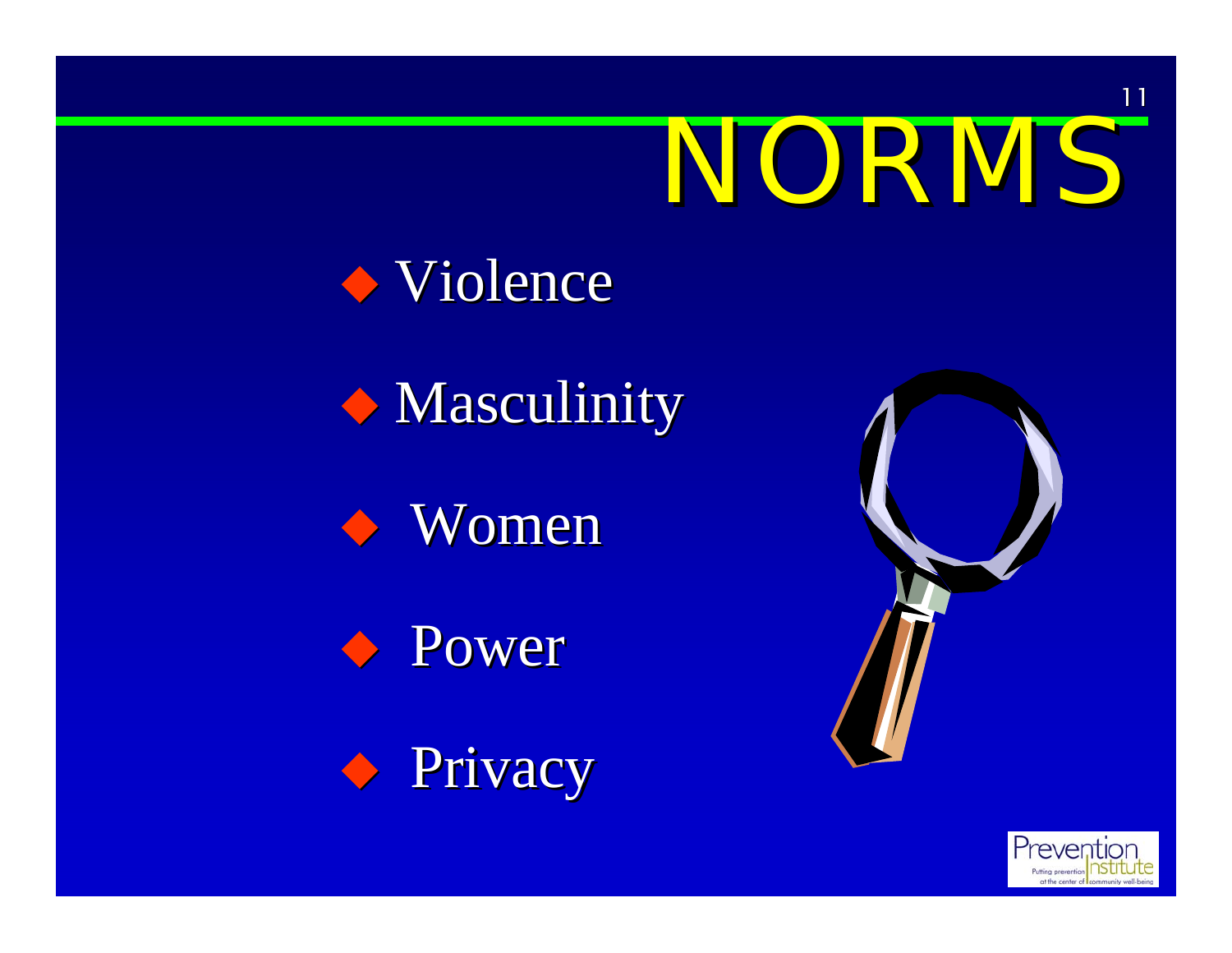#### The Spectrum of Prevention

**Influencing Policy & Legislation Influencing Policy & Legislation**

**Changing Organizational Practices Changing Organizational Practices**

**Fostering Coalitions & Networks Fostering Coalitions & Networks**

**Educating Providers** 

**Promoting Community Education Promoting Community Education Strengthening Individual Knowledge & Skills** 

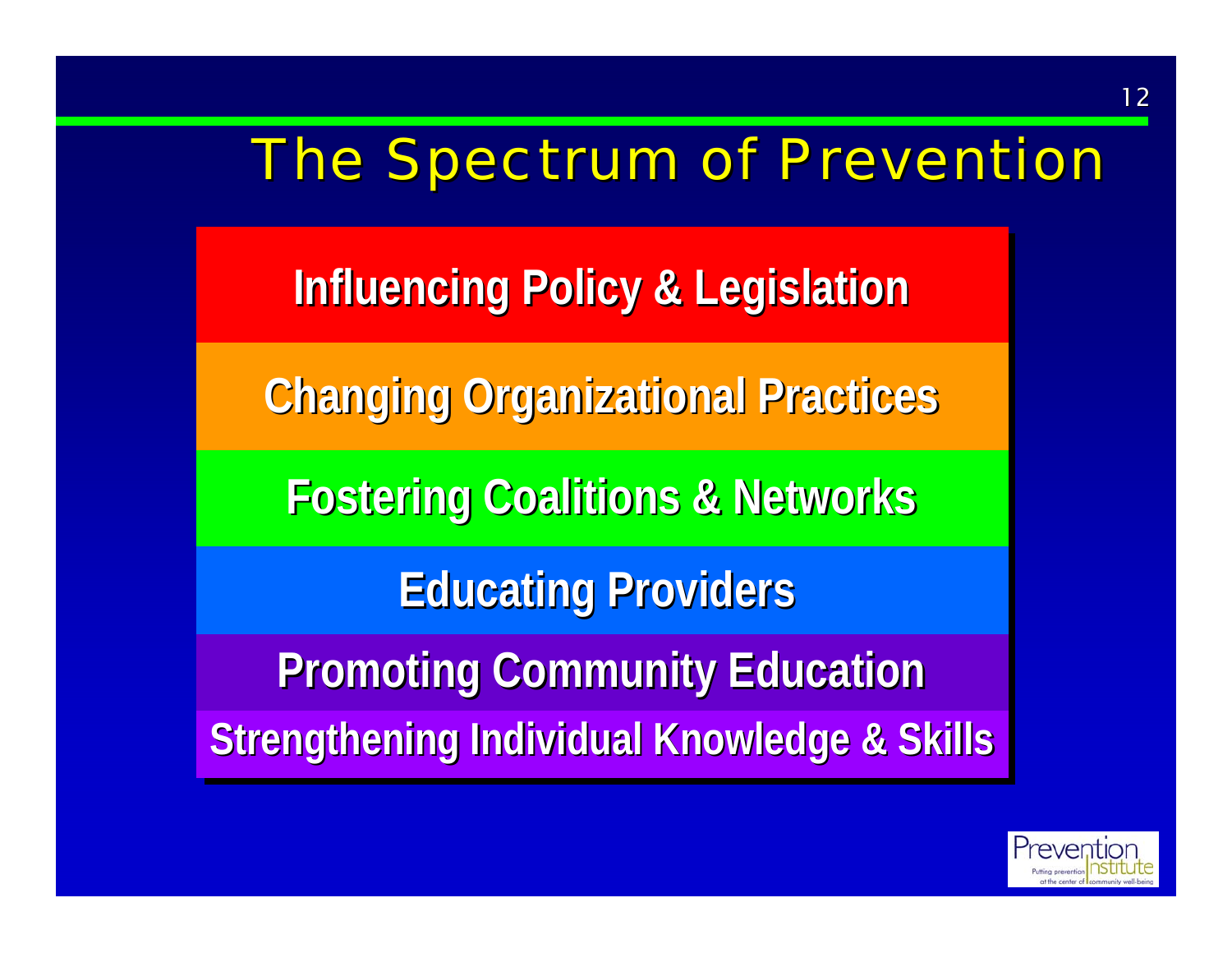#### The Spectrum of Prevention

**Influencing Policy & Legislation Influencing Policy & Legislation**

**Changing Organizational Practices Changing Organizational Practices Changing Organizational Practices Changing Organizational Practices**

**Fostering Coalitions & Networks Fostering Coalitions & Networks**

**Educating Providers Educating Providers**

**Promoting Community Education Promoting Community Education**

**Strengthening Individual Knowledge & Skills Strengthening Individual Knowledge & Skills**

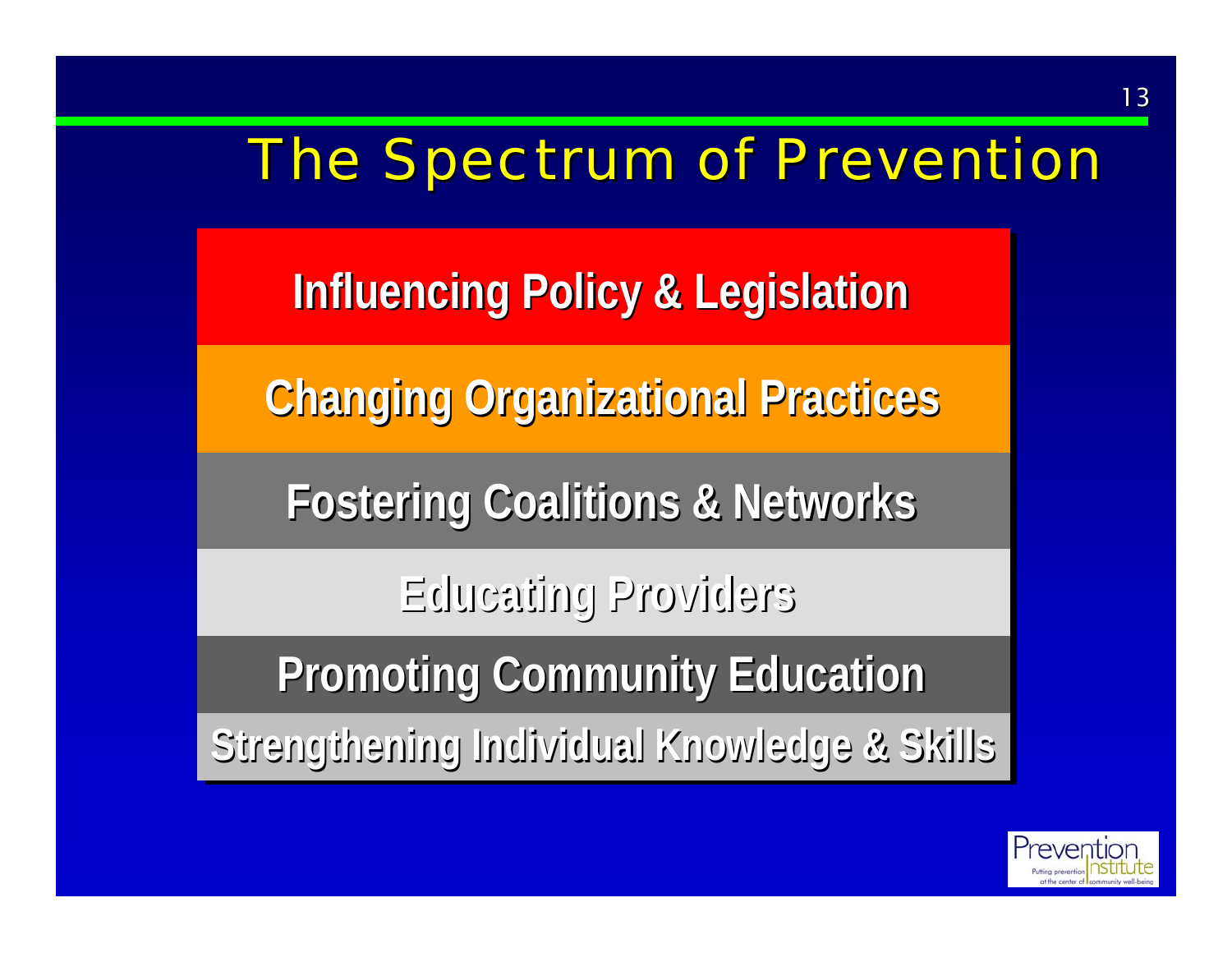



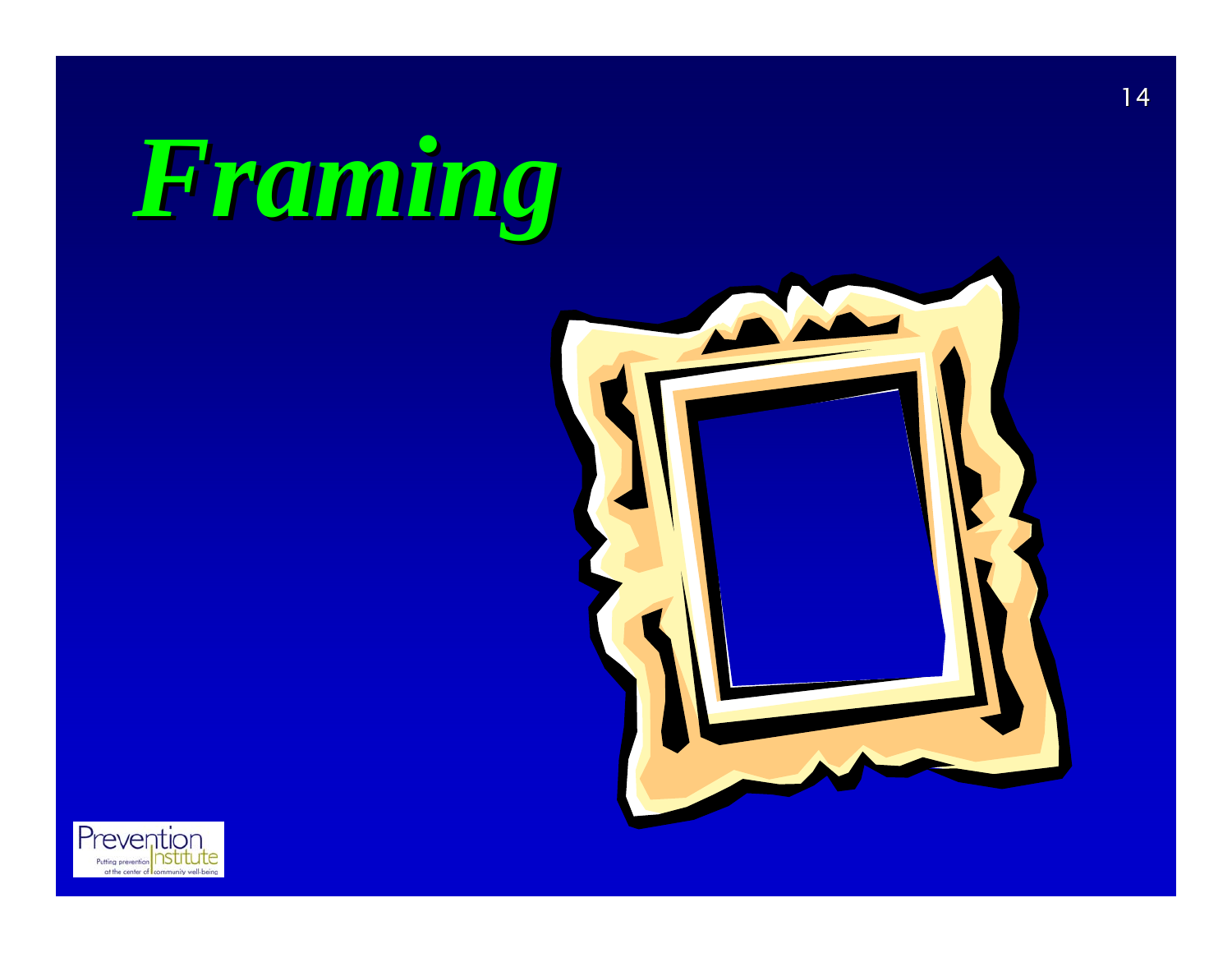

## What is Framing?

#### $\rightarrow$  What does framing mean?

◆ Please text chat in your definition of framing and any questions that come to mind.



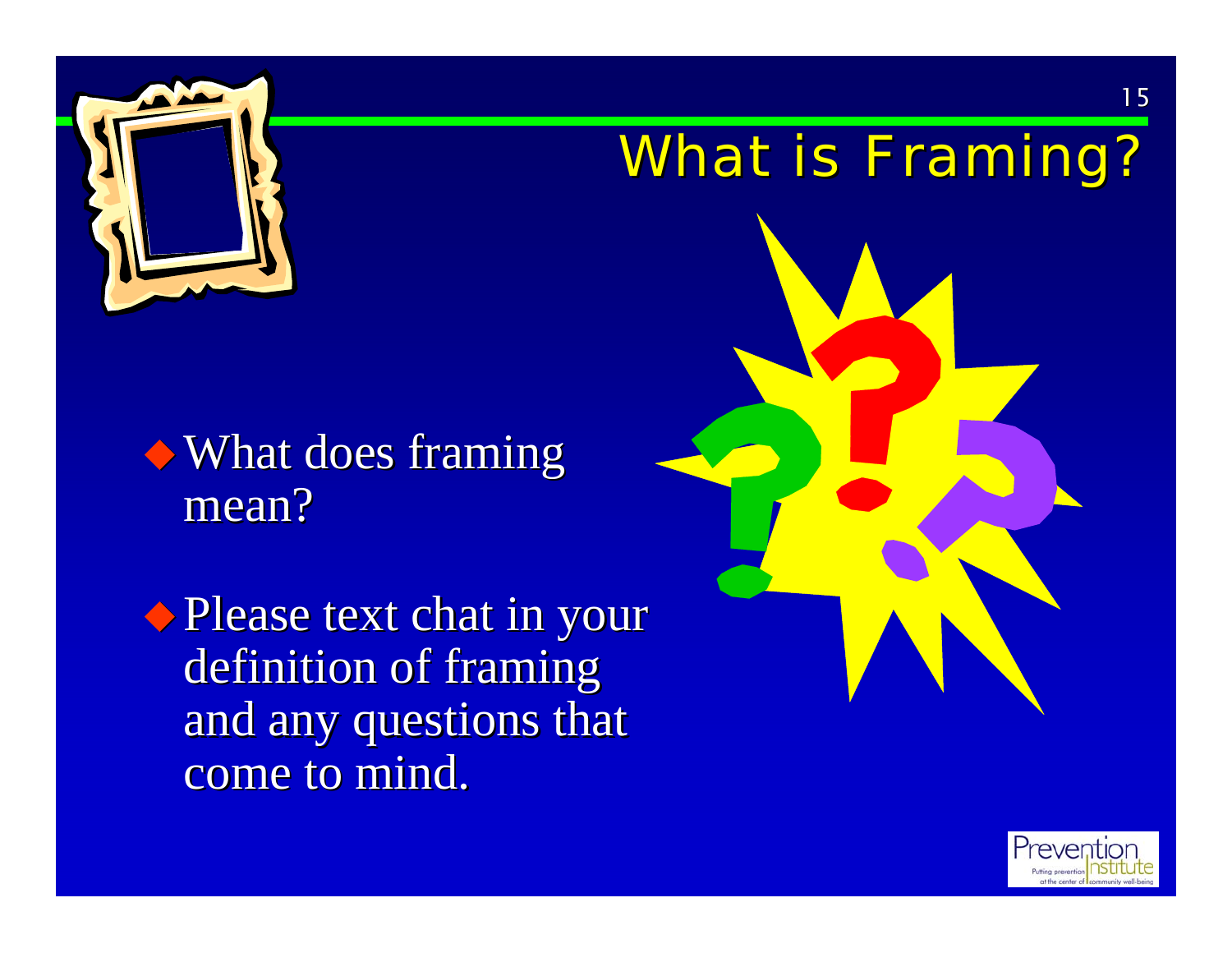

#### What is Framing?

#### *Framing: Framing:*

A communication tool that takes into account people's preconceptions and values and build on them to achieve a stated objective.

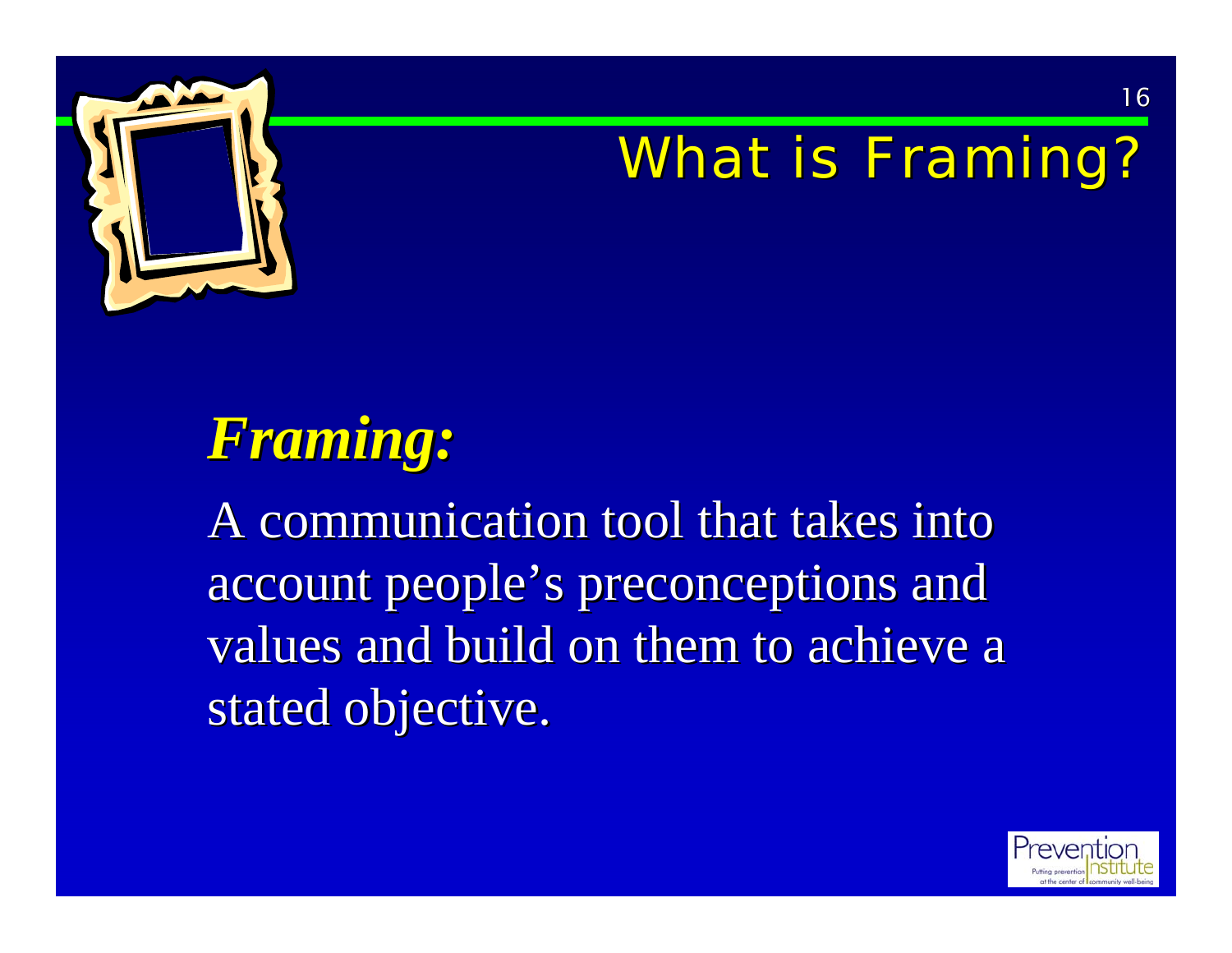

## Why Framing?

 $\bullet$  Communications tool to move an issue in the public arena

 $\Diamond$  Fosters support for *solutions* to social problems

 $\bullet$  Moves collective action and changes broad public opinion over time

 $\blacklozenge$  Puts forth solutions that affect whole populations

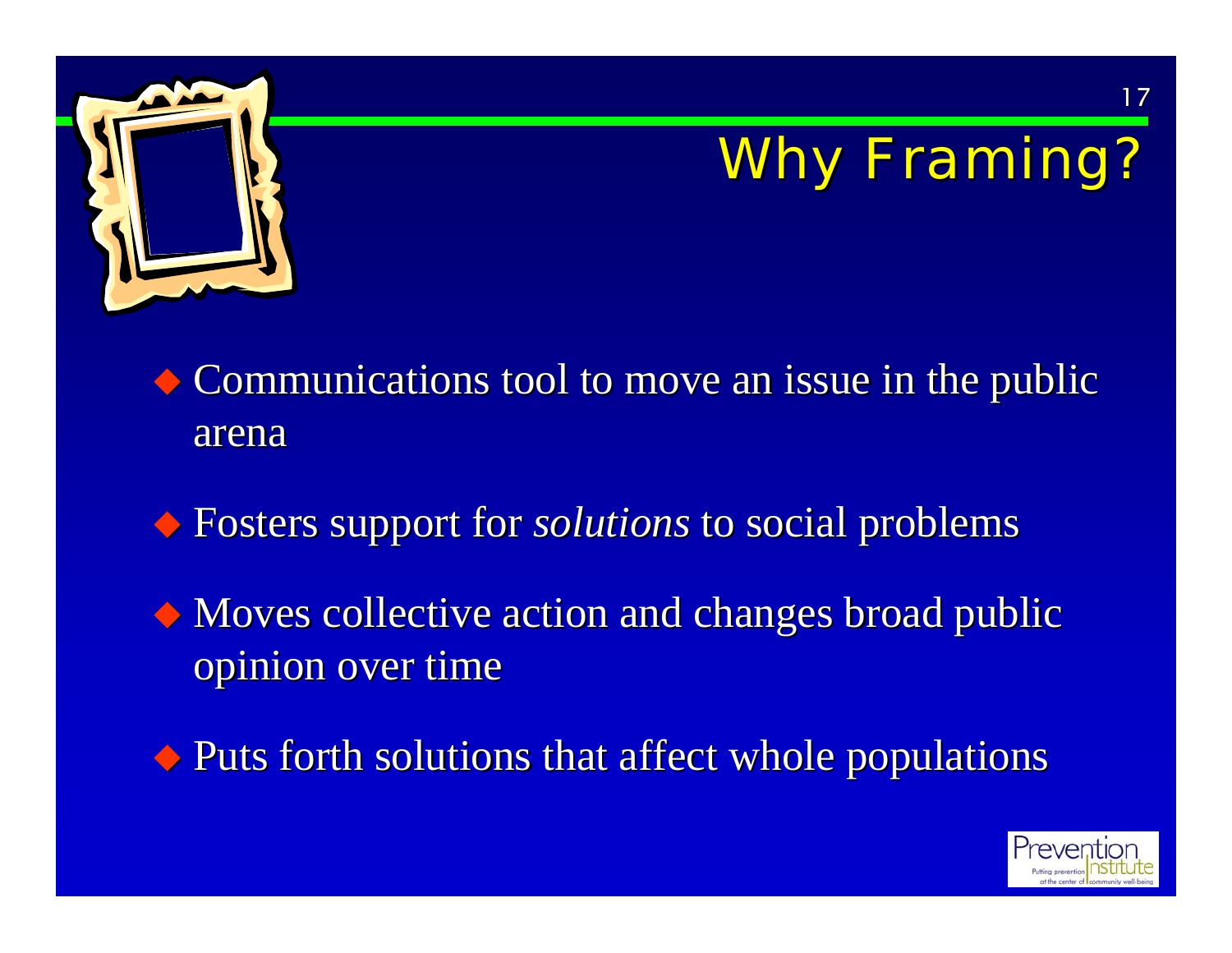### An Example of Successful Framing





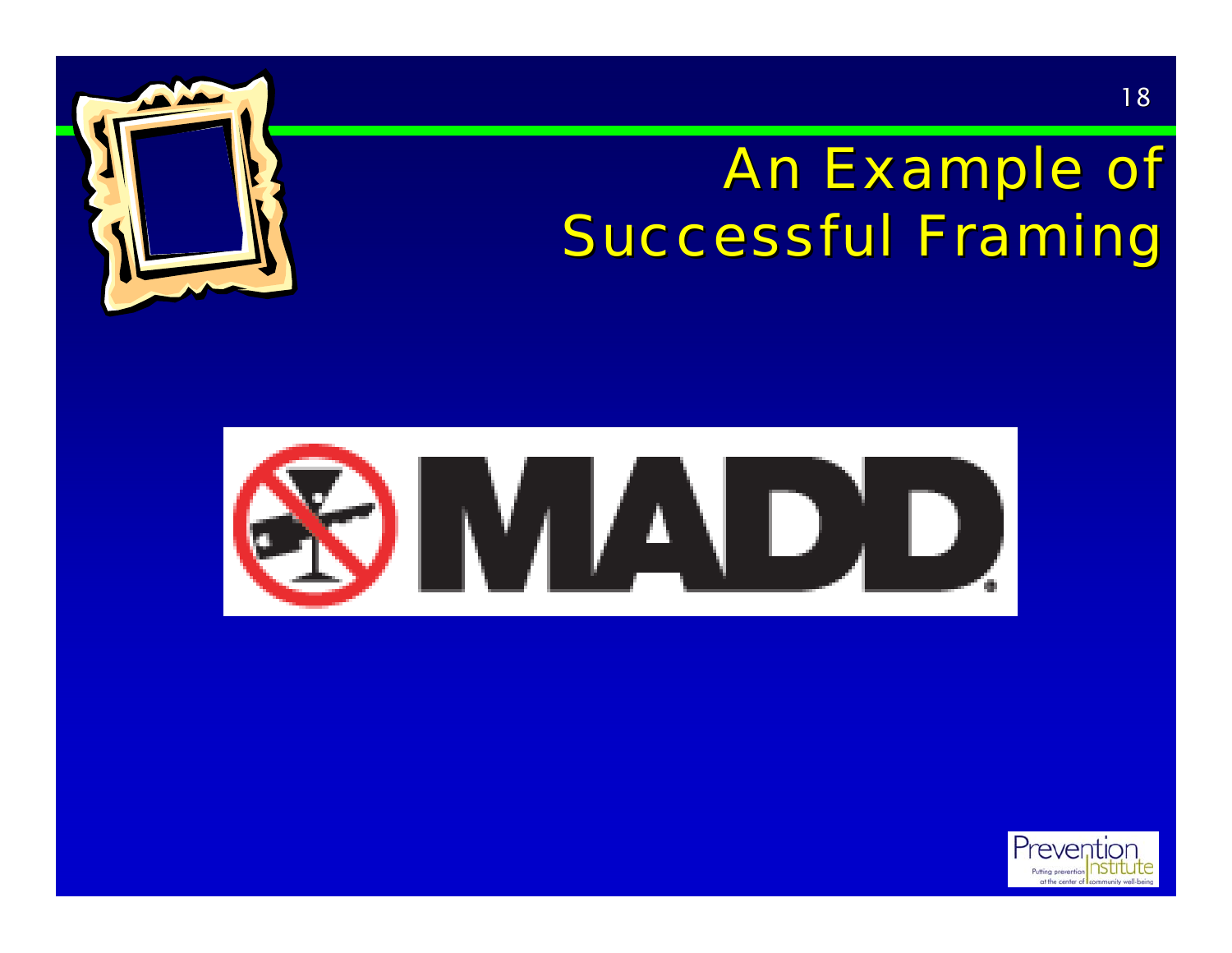

#### **How Does Framing Work?**

 $\blacklozenge$  Framing relies on frames

 $\blacklozenge$  Everyone has a default mind-set (a frame) for *every* issue

 $\blacklozenge$  Frames create a short cut to understanding

 $\blacklozenge$  Framing provides solutions that make sense

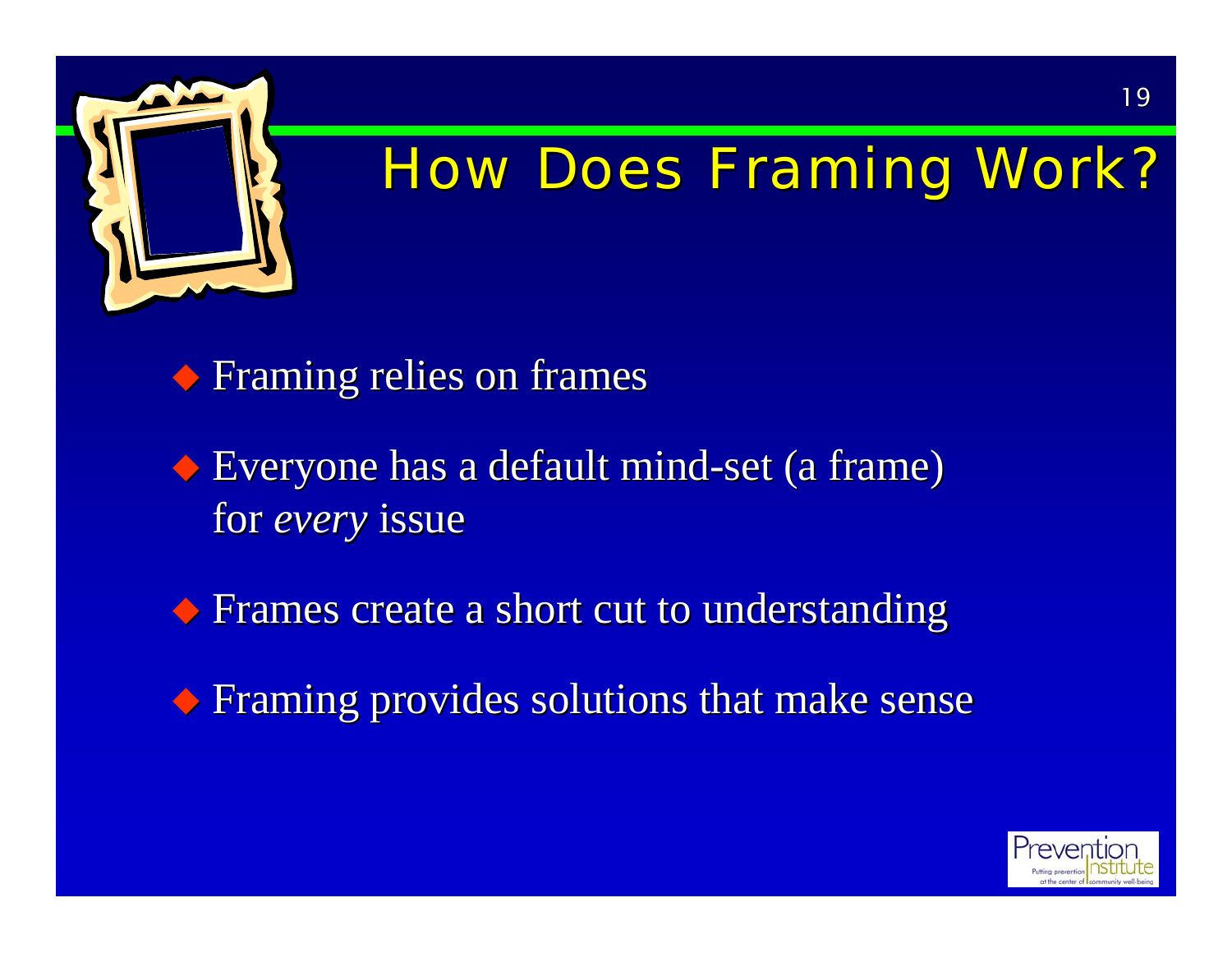## Triggering Triggering a Frame a Frame



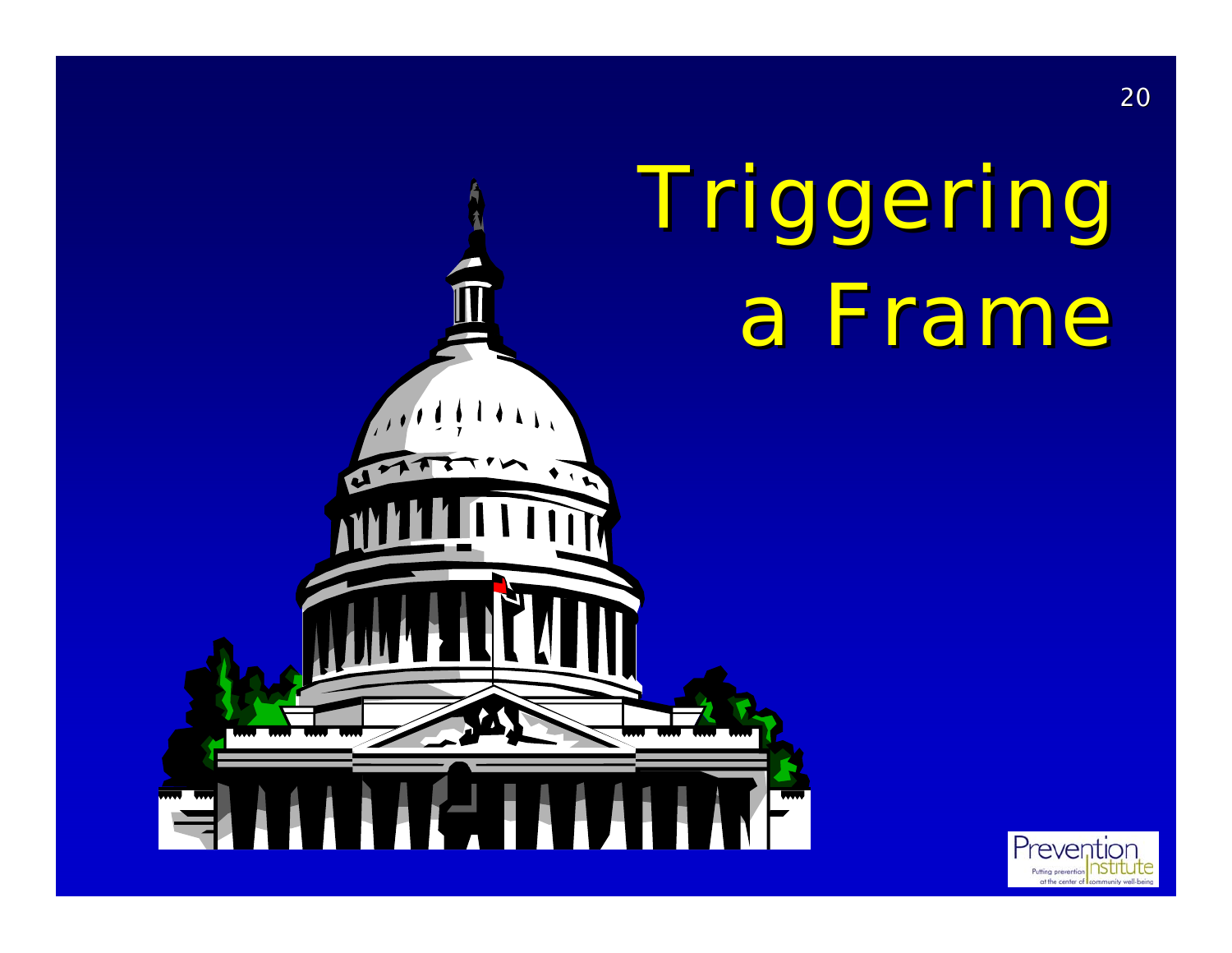

#### **Values and Framing**

#### *Values: Values:*

 $\blacklozenge$  The beliefs of a person or social group in which they have an emotional investment (either for or against something)

 $\bullet$  Core concepts that motivate us to change the world or not change it

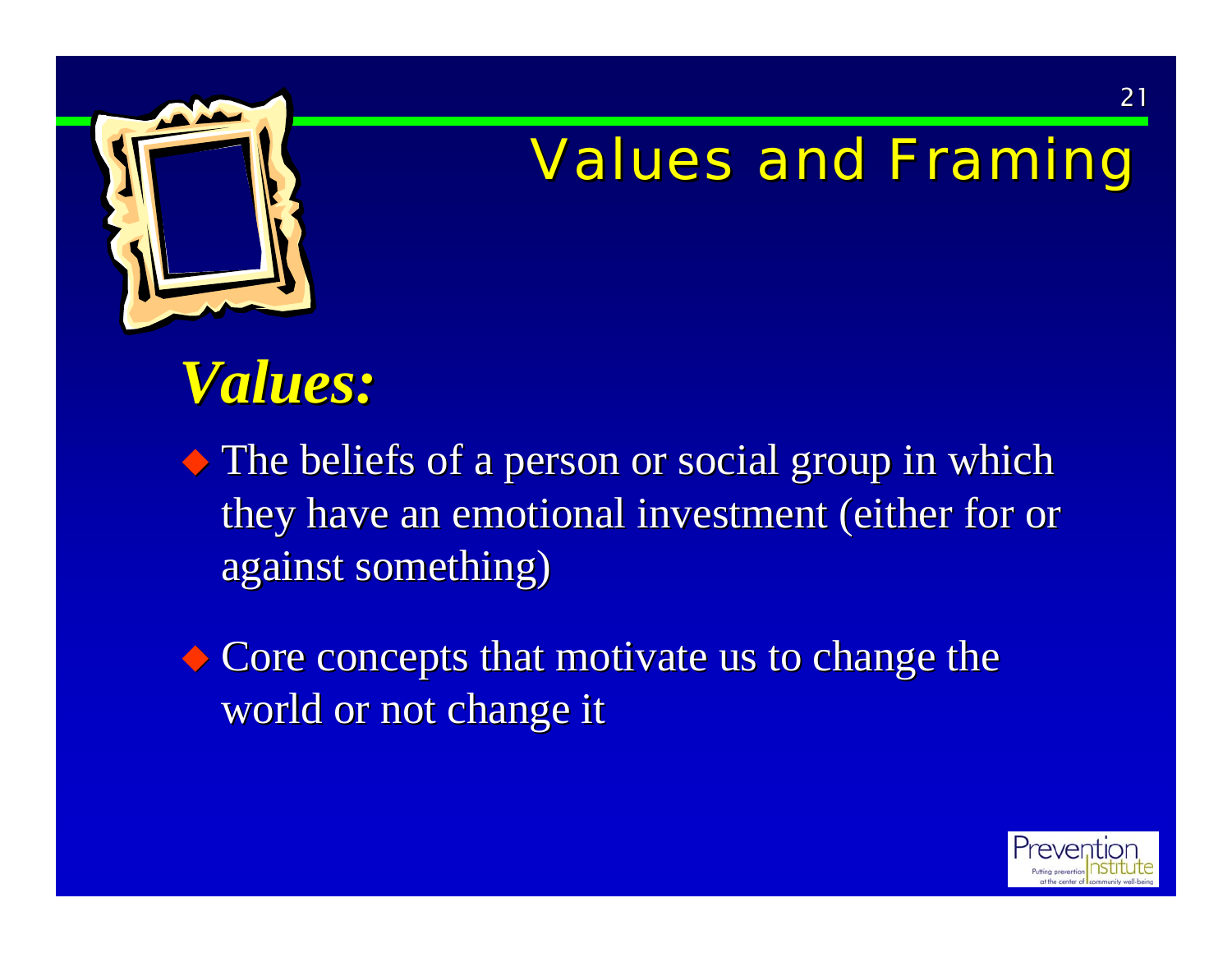### **Exploring Values**



Take a moment to text *chat about values you chat about values you think are relevant to preventing violence preventing violence against women. against women.*

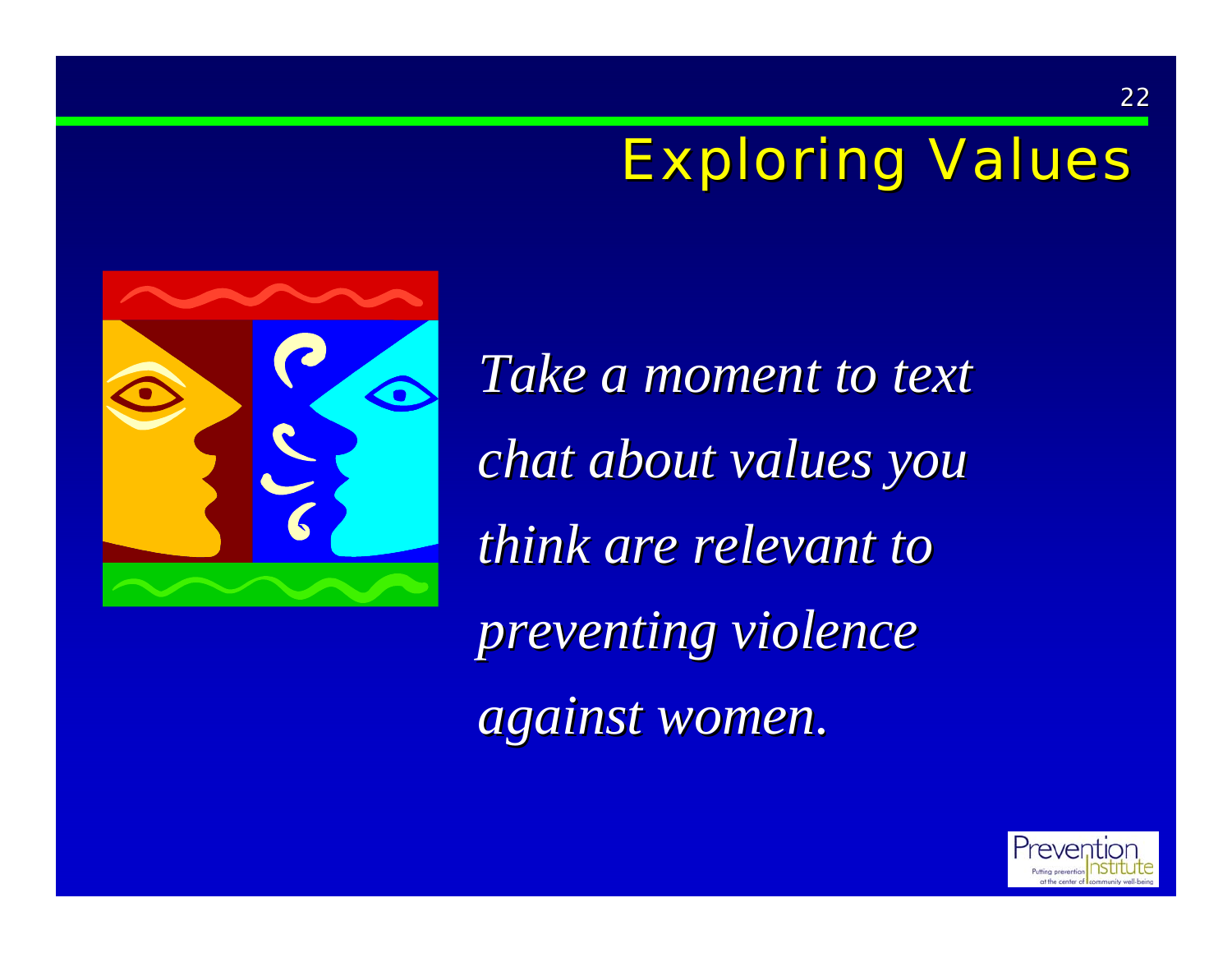| community                   |             | 23<br>VALUES        |
|-----------------------------|-------------|---------------------|
| family                      | justice     | fairness            |
| safety                      | opportunity | independence        |
| trust                       | SUCCESS     | stability           |
| self-reliance<br>Prevention |             | tradition<br>equity |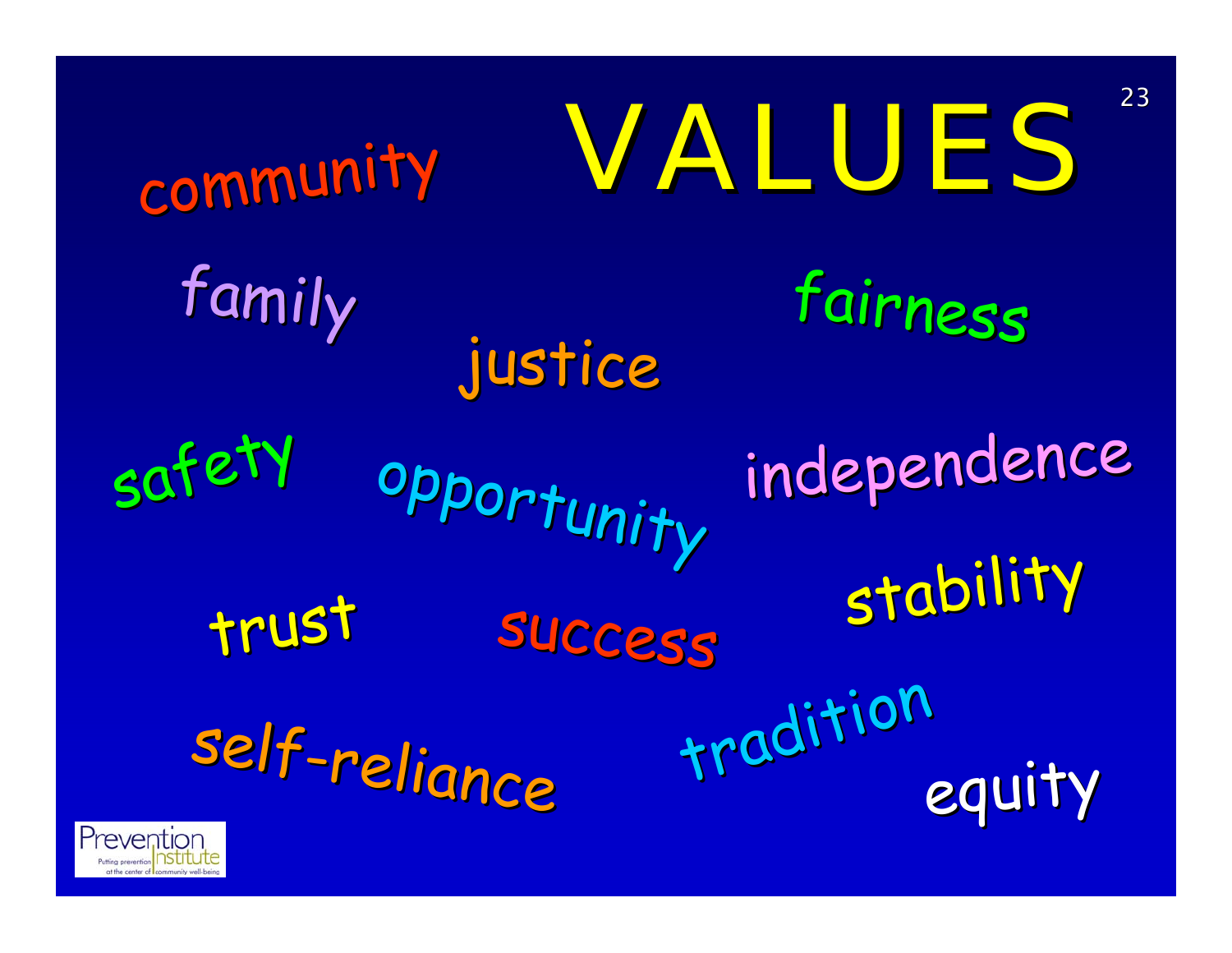

#### What about Audience?

 $\blacklozenge$  The audience depends on the issue and the strategy for moving it.

 $\triangle$  Be sure about the target for a frame before embarking on the process.

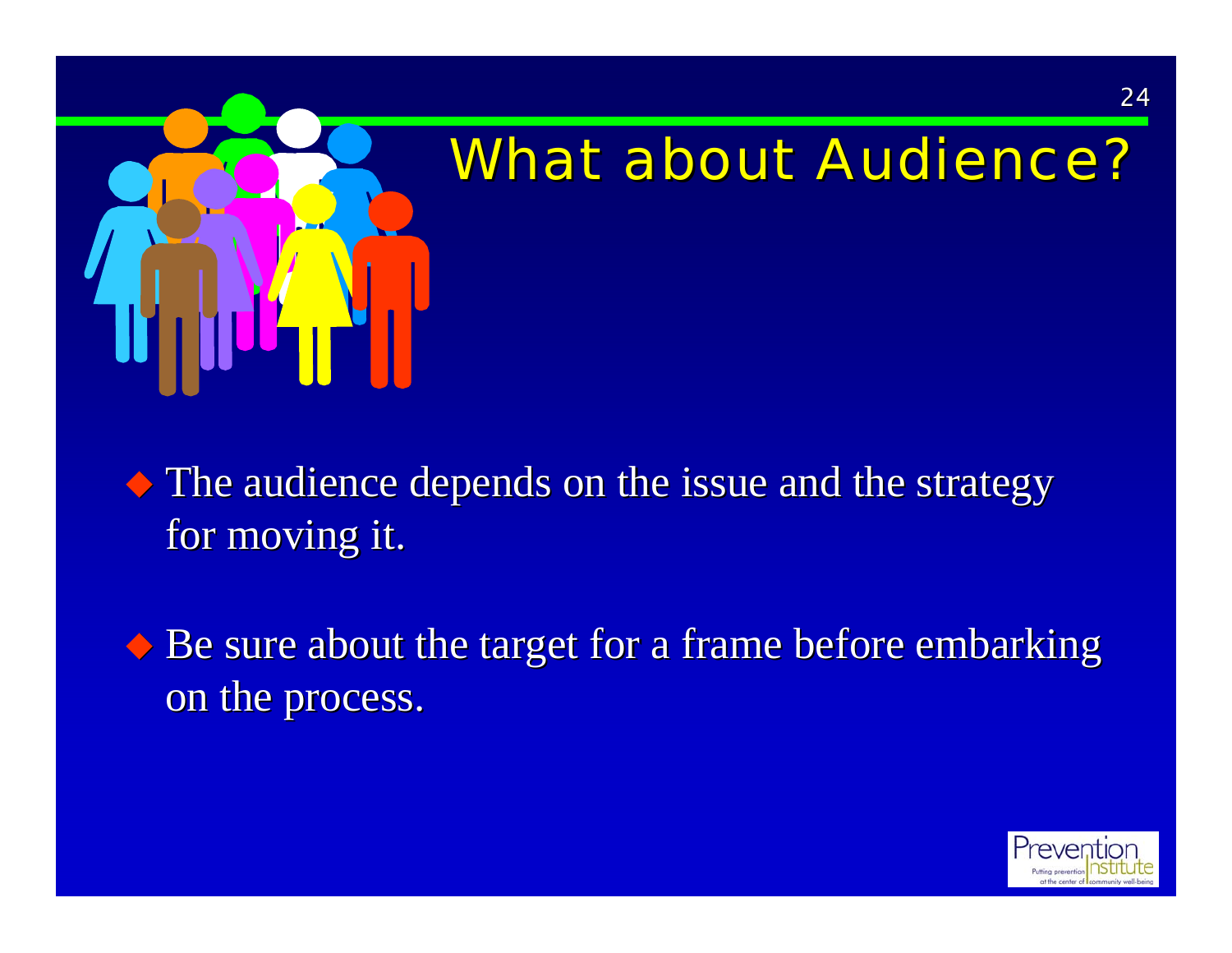

## Audience, Frames & Messages

Frames provide platforms for effective messages. Frames provide platforms for effective messages.

 $\Diamond$  A message can affect whether solutions are individual or collective.

 $\bullet$  The message is the way values are talked about.

Messages change for different audiences. Messages change for different audiences.

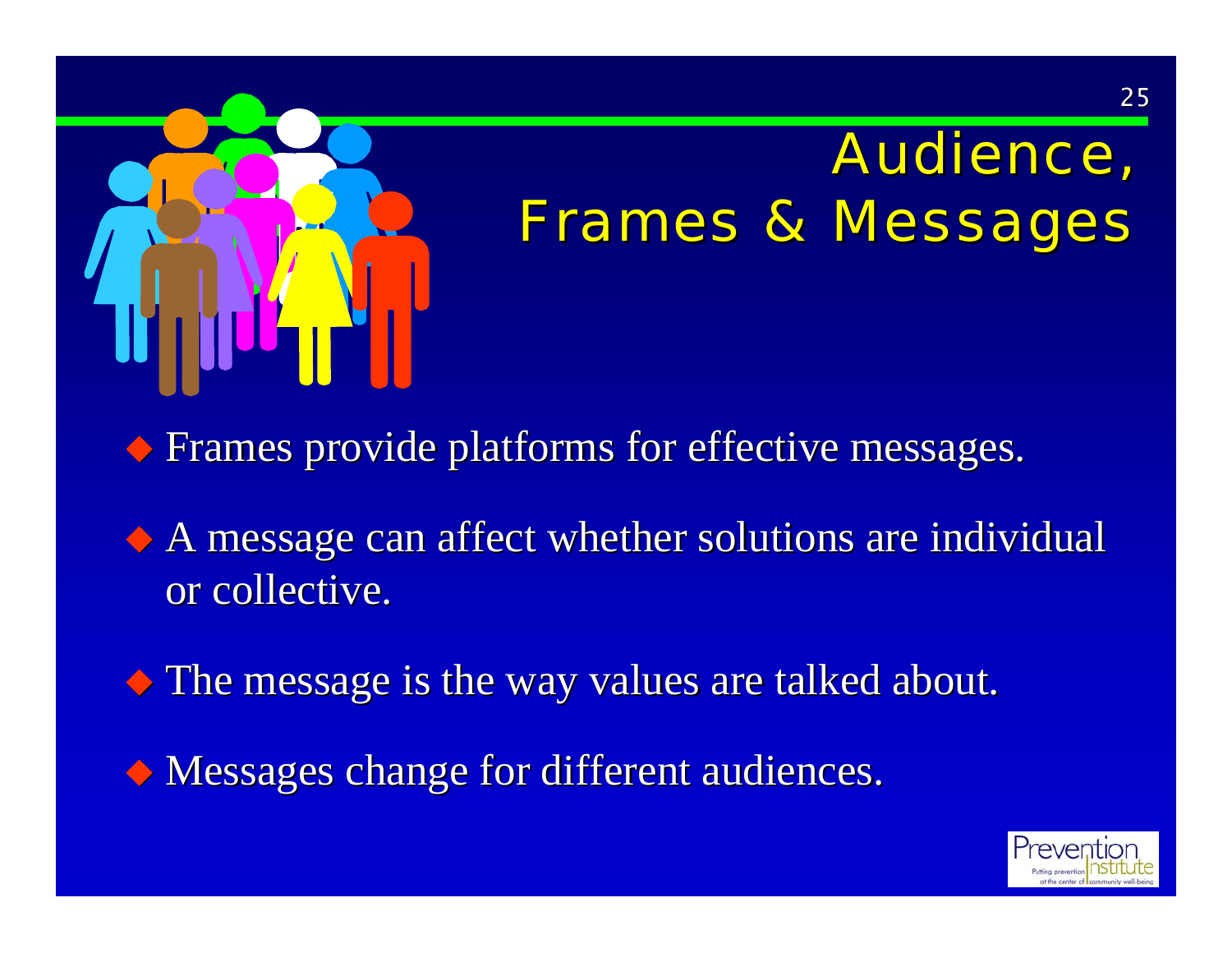#### What are the Potential **Drawbacks of Framing?**

 $\bullet$  Not the magic solution

 $\blacklozenge$  Incremental approach that attempts to meet people where they are

 $\bullet$  Takes a long term view

 $\bullet$  May not yield catchy slogans

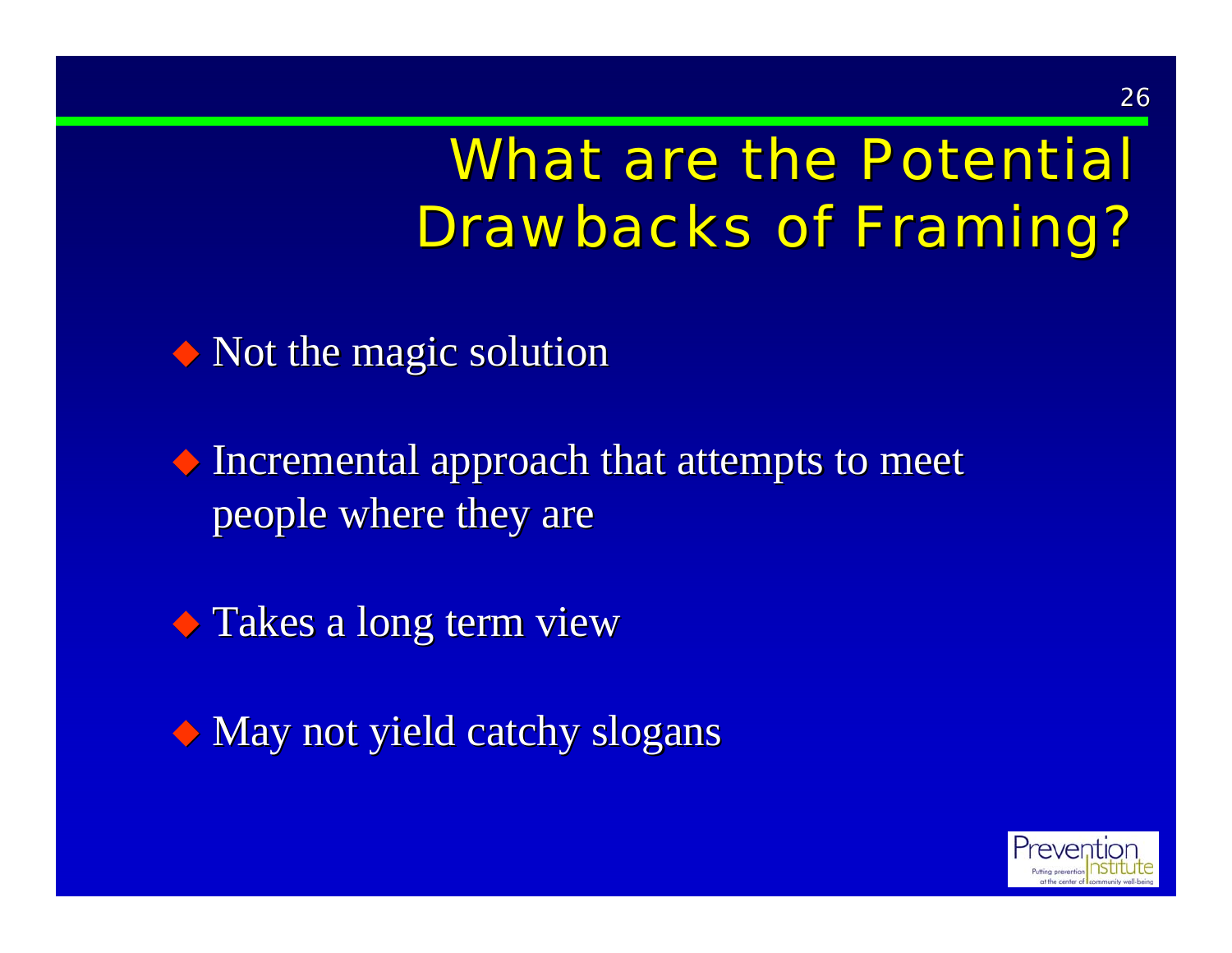#### Implications for VAW Prevention

*Please text chat in or* raise your hand to *share your thoughts on share your thoughts on how framing might be used as a tool to advance primary advance primary prevention of violence prevention of violence against women. against women.*



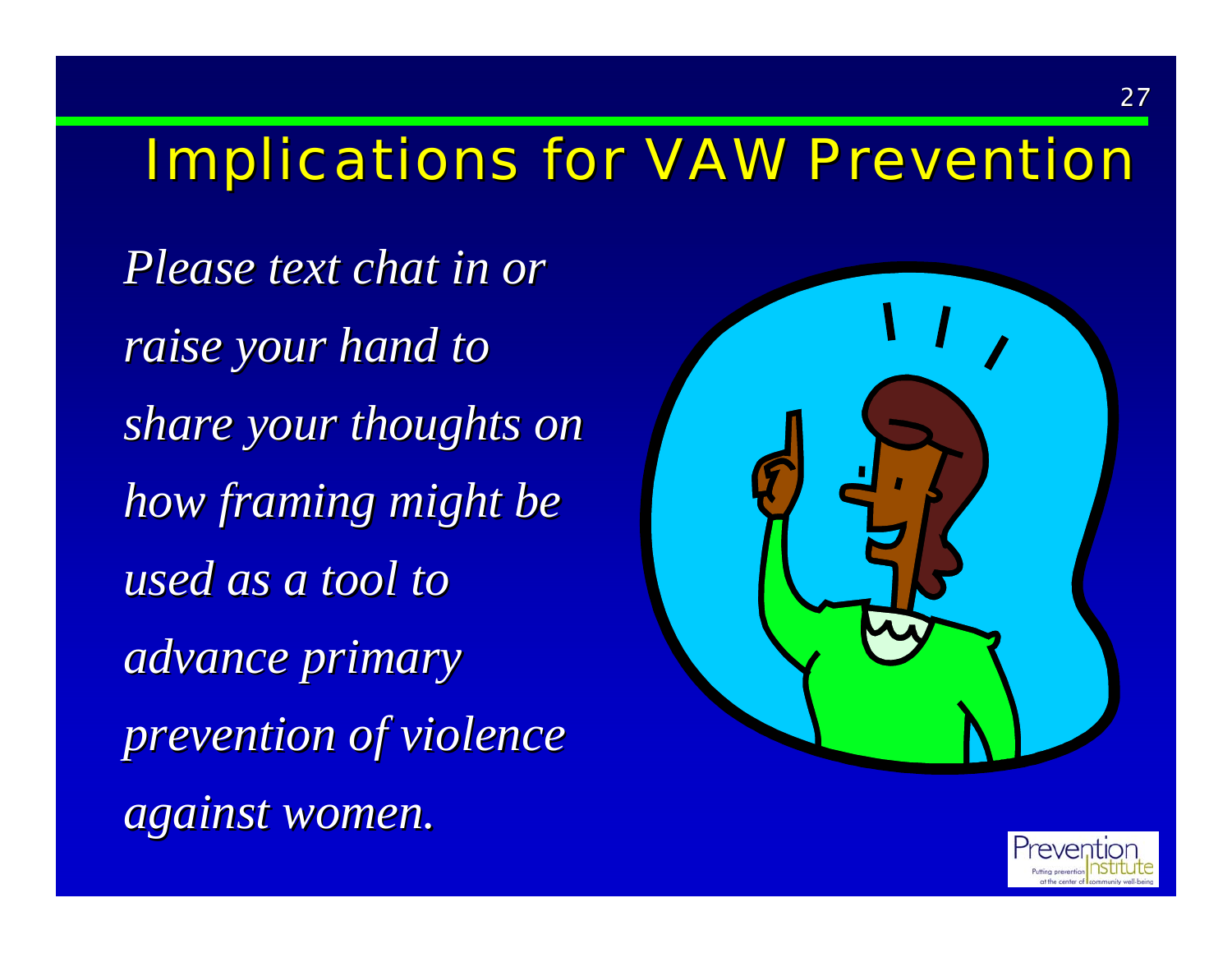

#### Elena O. Lingas, **Berkeley Media Studies Group**

 $\leftrightarrow$  Research on news coverage of public health issues

- $\leftrightarrow$  Media advocacy training and strategic consultation for public health advocates and community groups
- Professional education for journalists Professional education for journalists
- $\blacklozenge$  www.bmsg.org

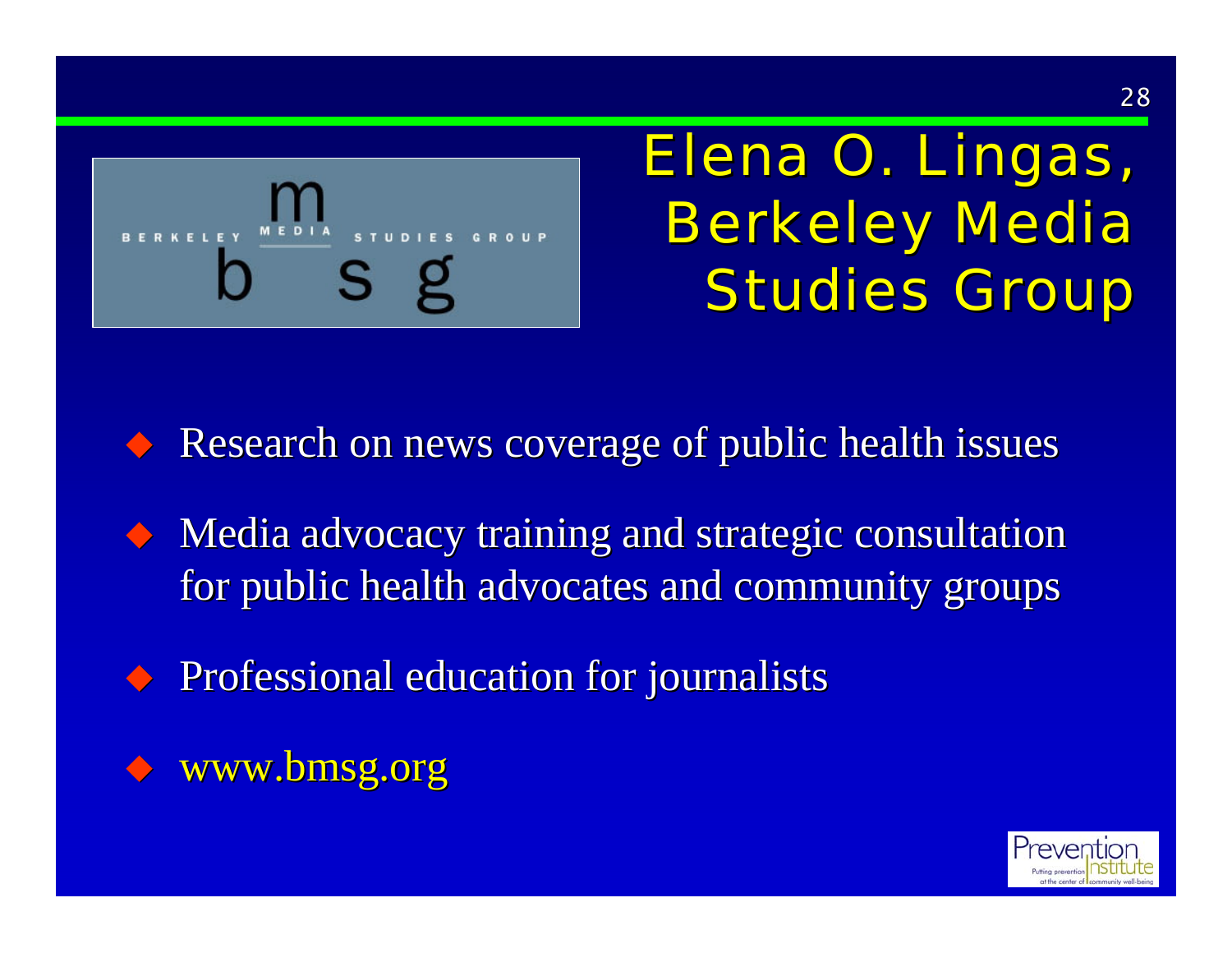#### **Key Functions of the News**

 $\blacklozenge$  Setting the Agenda

*what we think about* 

 $\bullet$  Shaping the Debate

*how we think about it we think about it*



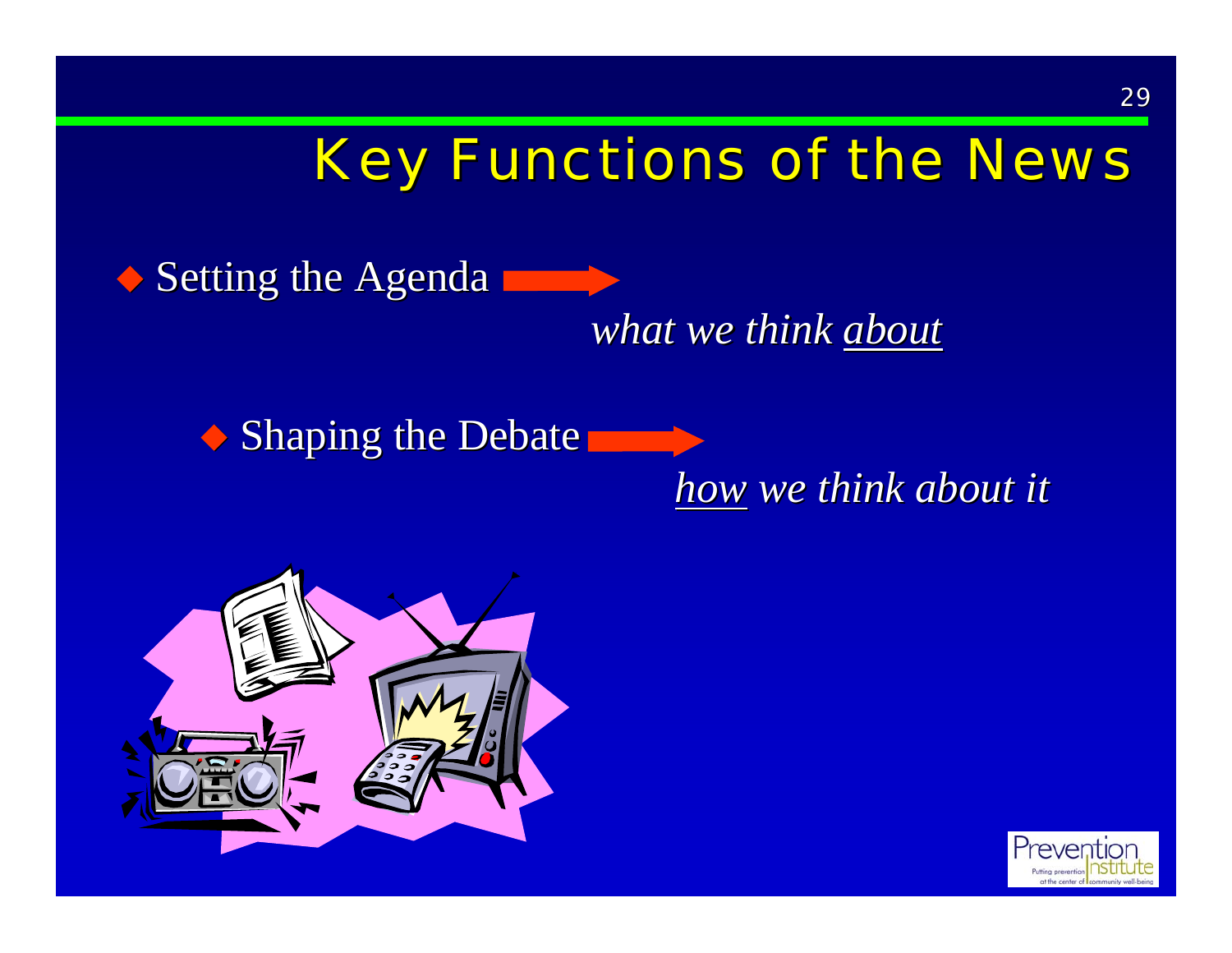#### Just a few cues..

#### SEVVAI VLOIENCE DREVENTI ON

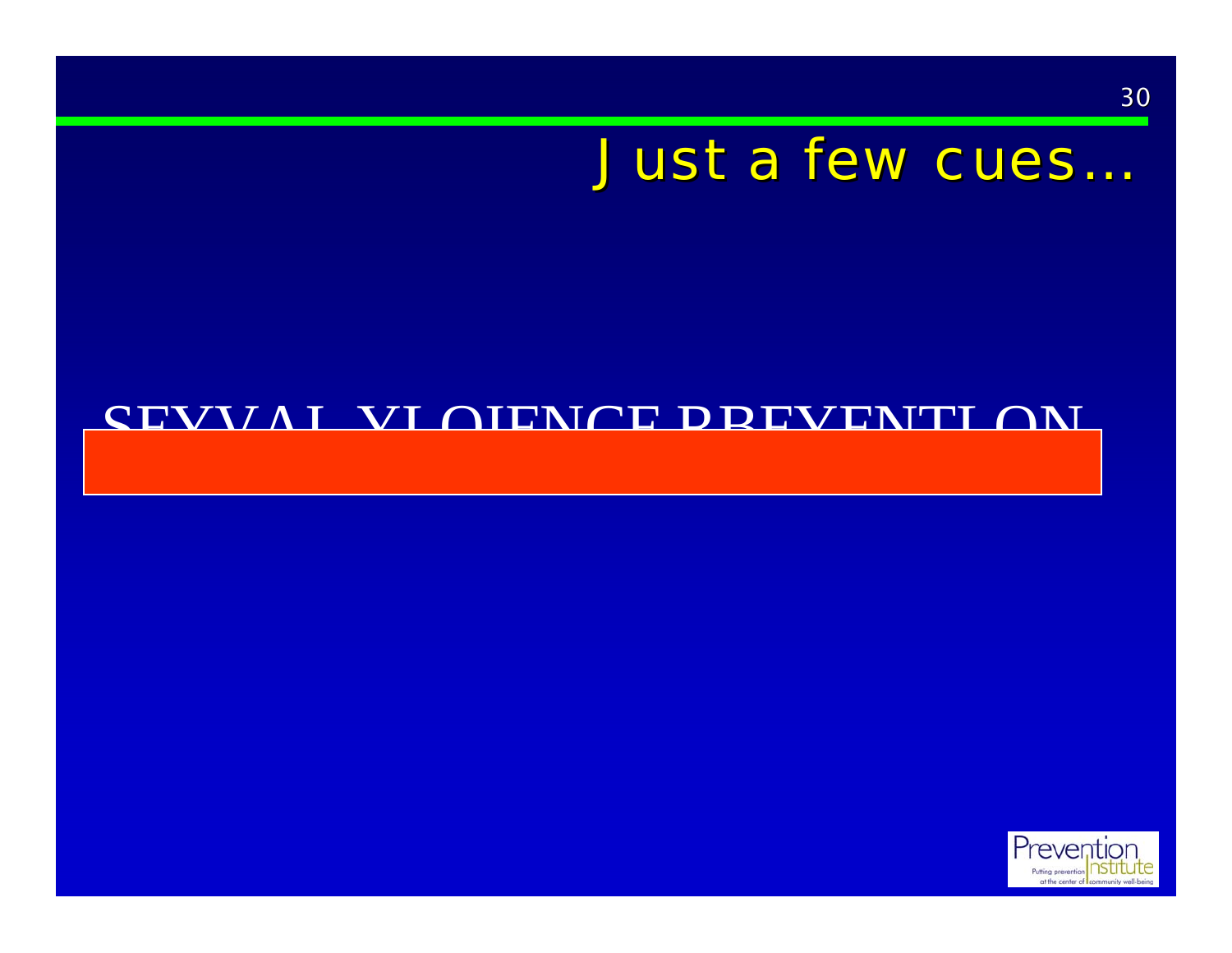#### …might surprise you

## SFYVAI YLQIFNCF RBFYFNTLQN



31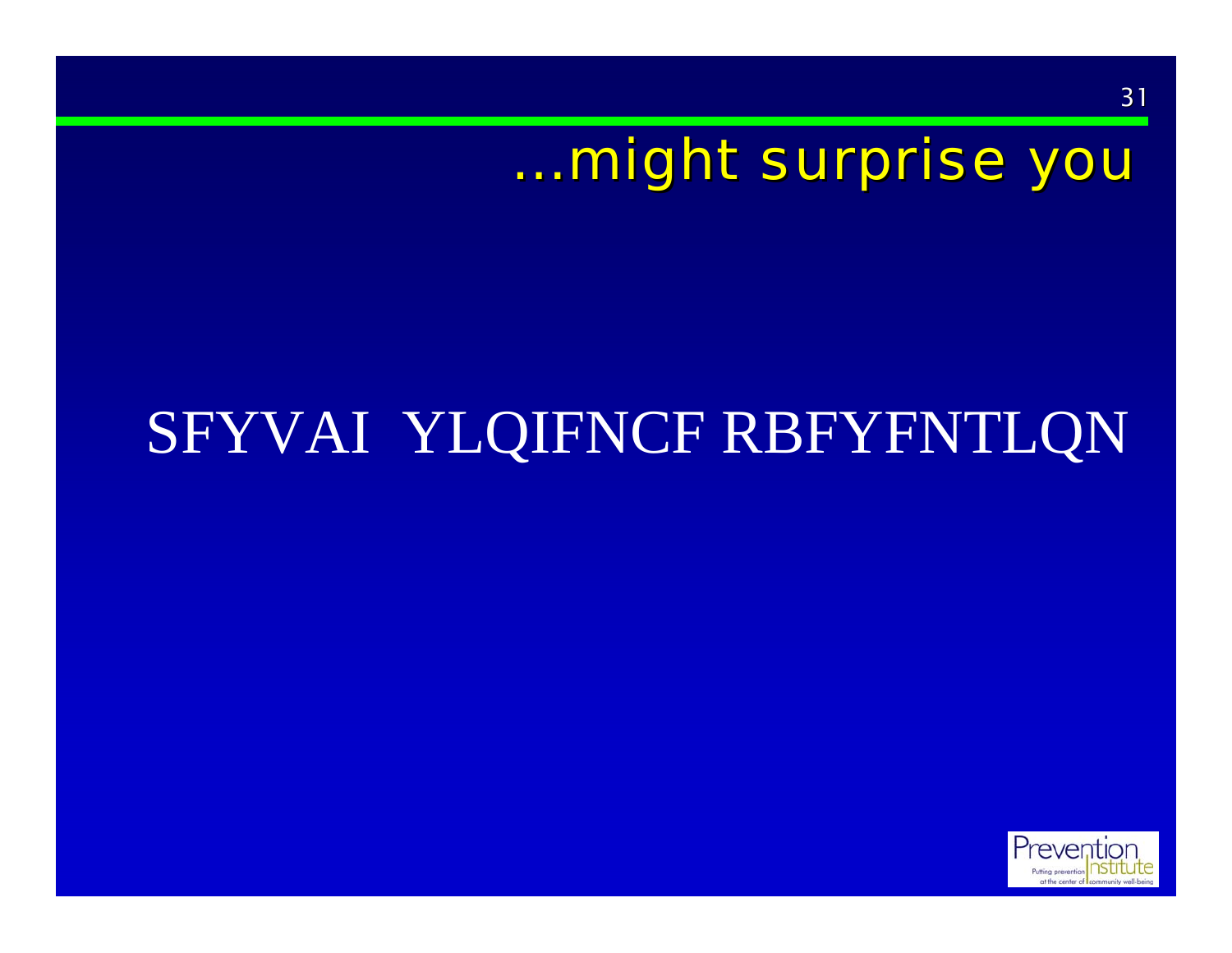

- Intimate partner violence (IPV) that doesn't end in homicide is underreported
- Newspapers emphasize the lethality of intimate partner violence

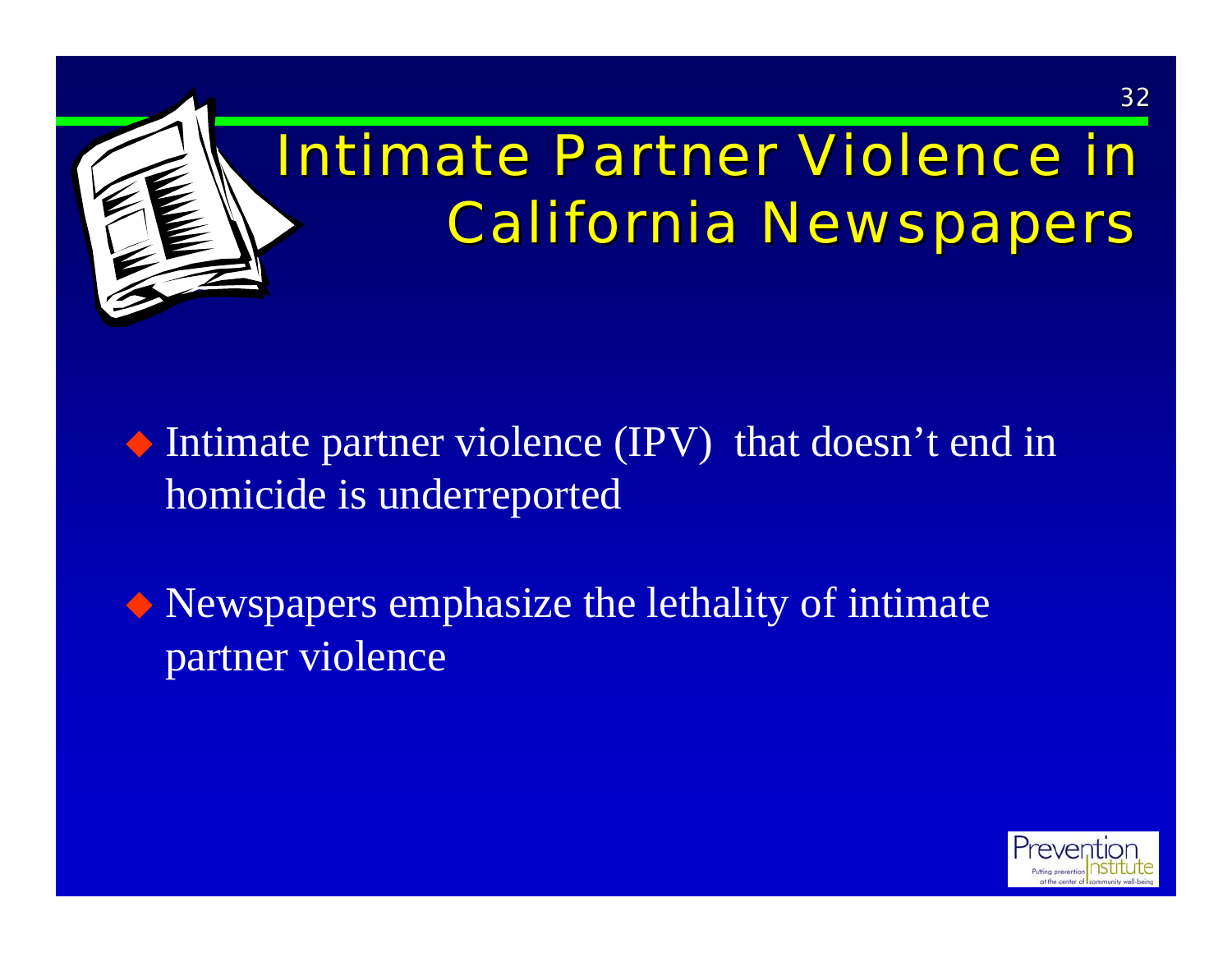#### **Values Out of Balance**



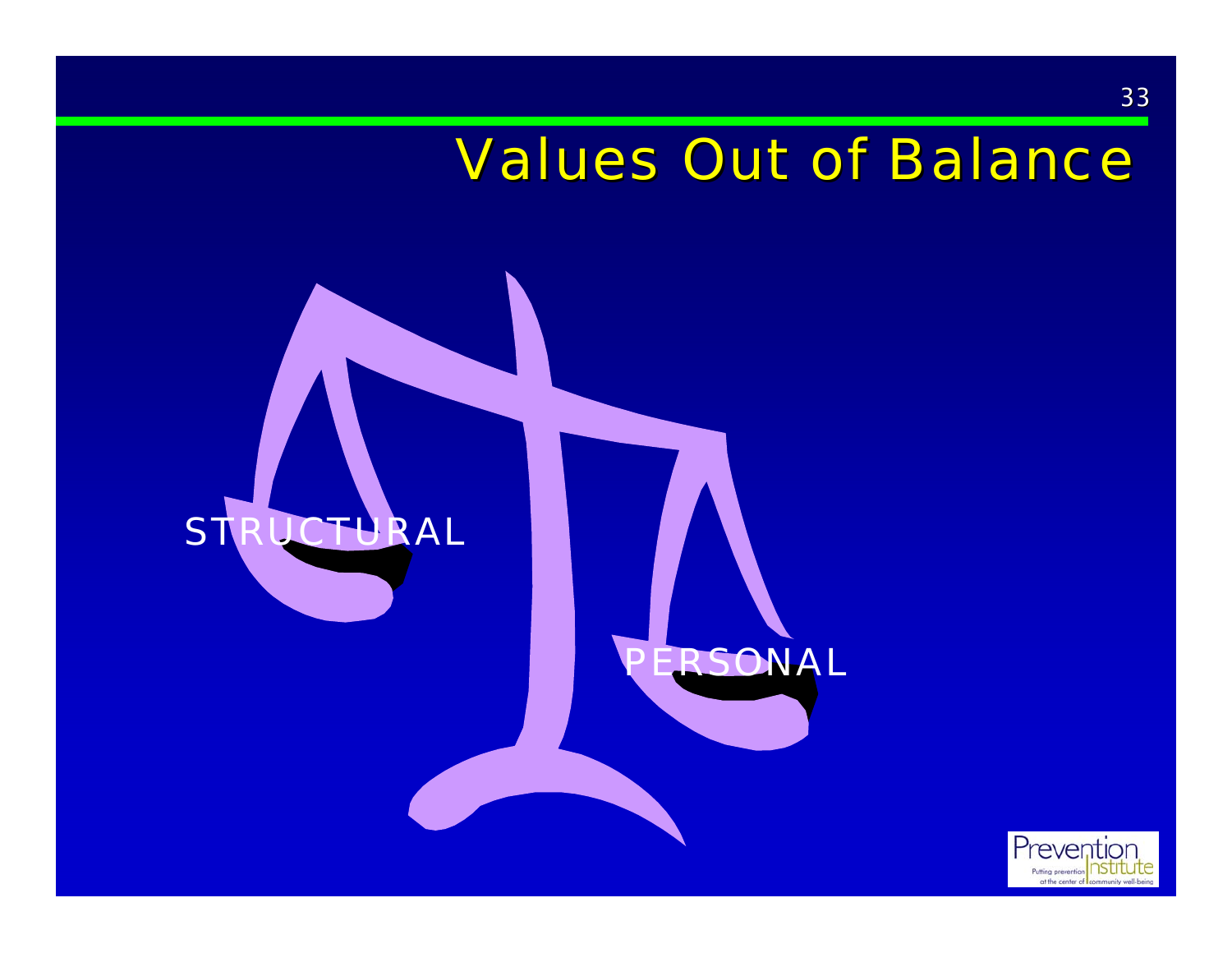#### **Recommendations for Advocates**

- $\leftrightarrow$  Offer solutions
- $\blacklozenge$  Monitor news in your own area
- $\blacklozenge$  Use editorial venues: letters, op-eds, editorial board visits
- $\blacklozenge$  Build relationships with reporters
- $\Diamond$  Share data and information about prevention
- Prepare spokespeople to speak to reporters Prepare spokespeople to speak to reporters

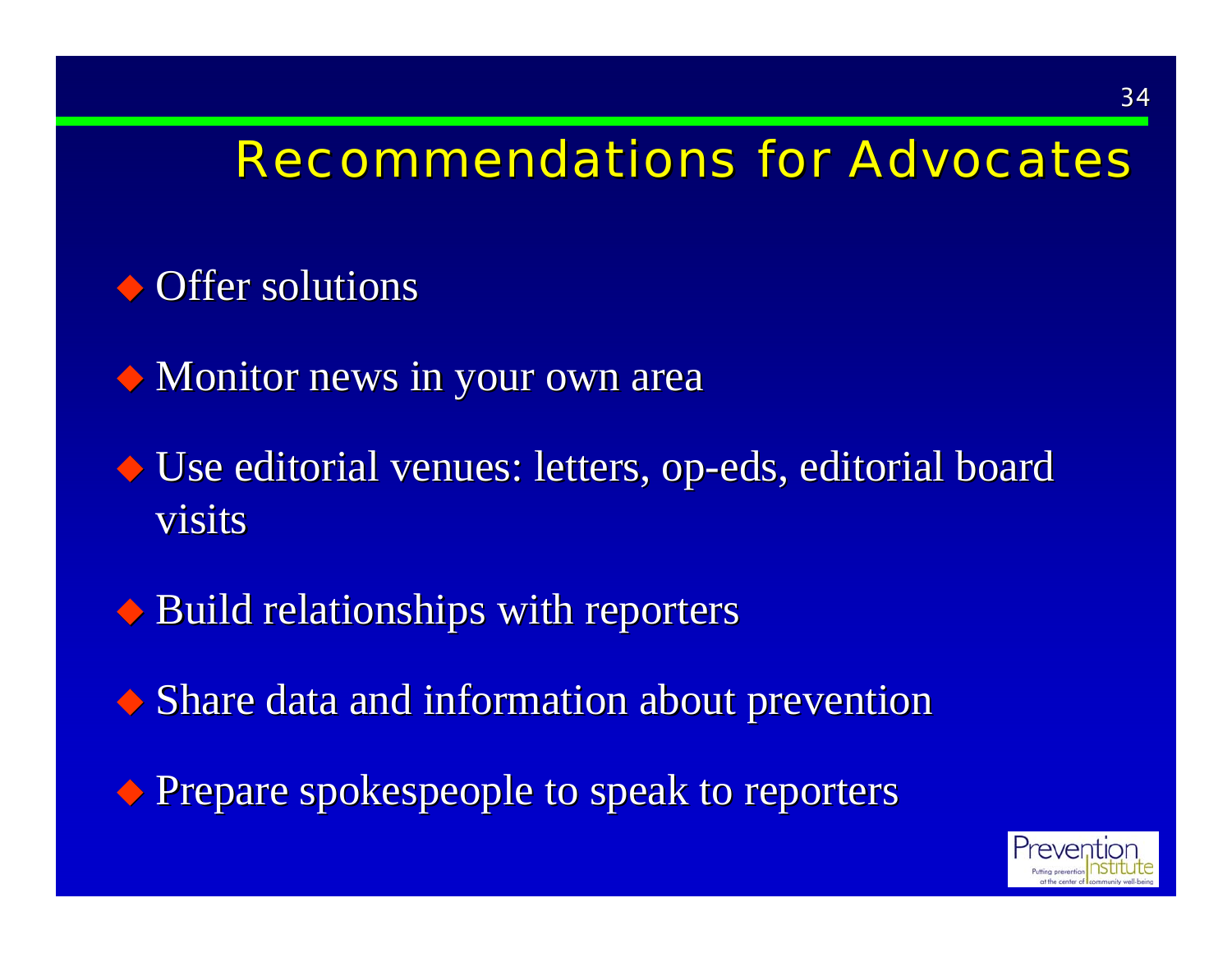#### Lisa Lederer

35



#### President

# **Family Violence**<br>**Prevention Fund**

Media Consultant Since 1993

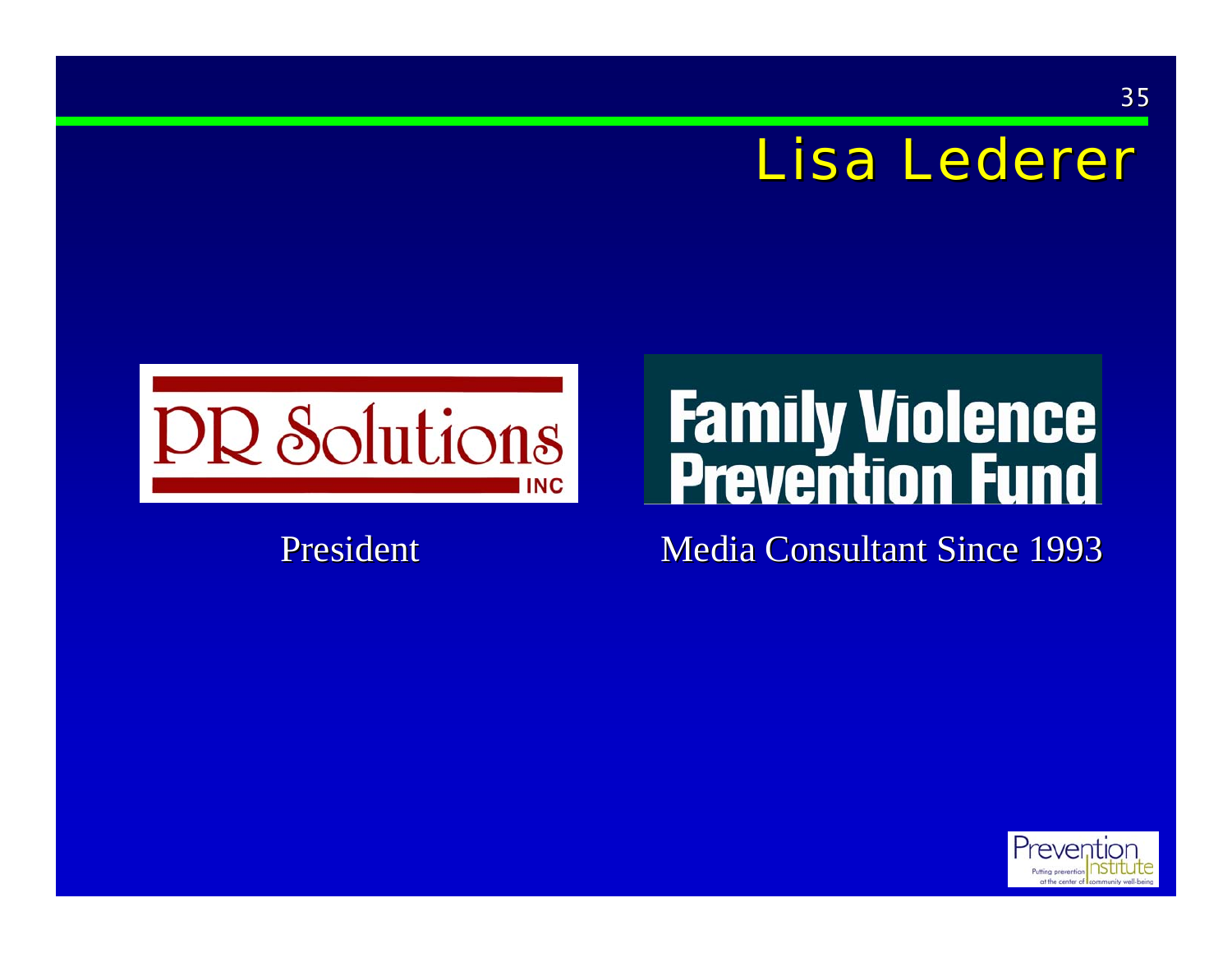

#### **THERE'S NO EXCUSE**

for Domestic Violence.





domostic violence te overvbody's business



# **Family Violence<br>Prevention Fund**

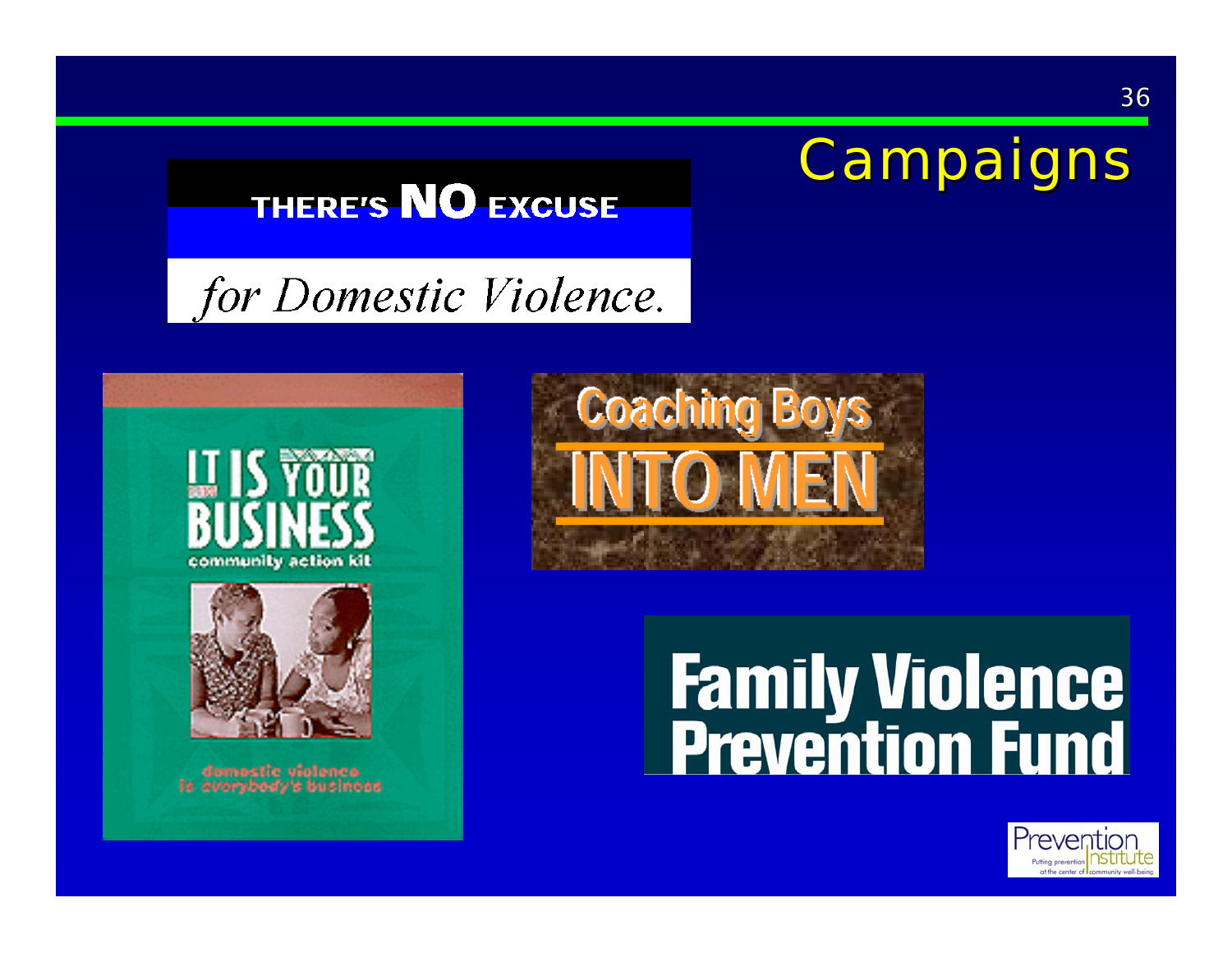

37

 $\blacklozenge$  Focus Groups (formal and informal)

◆ Public Opinion Poll

 $\bullet$  In Depth Interviews with Opinion Leaders

Scan Media

Scan Political Landscape

Ongoing Assessment

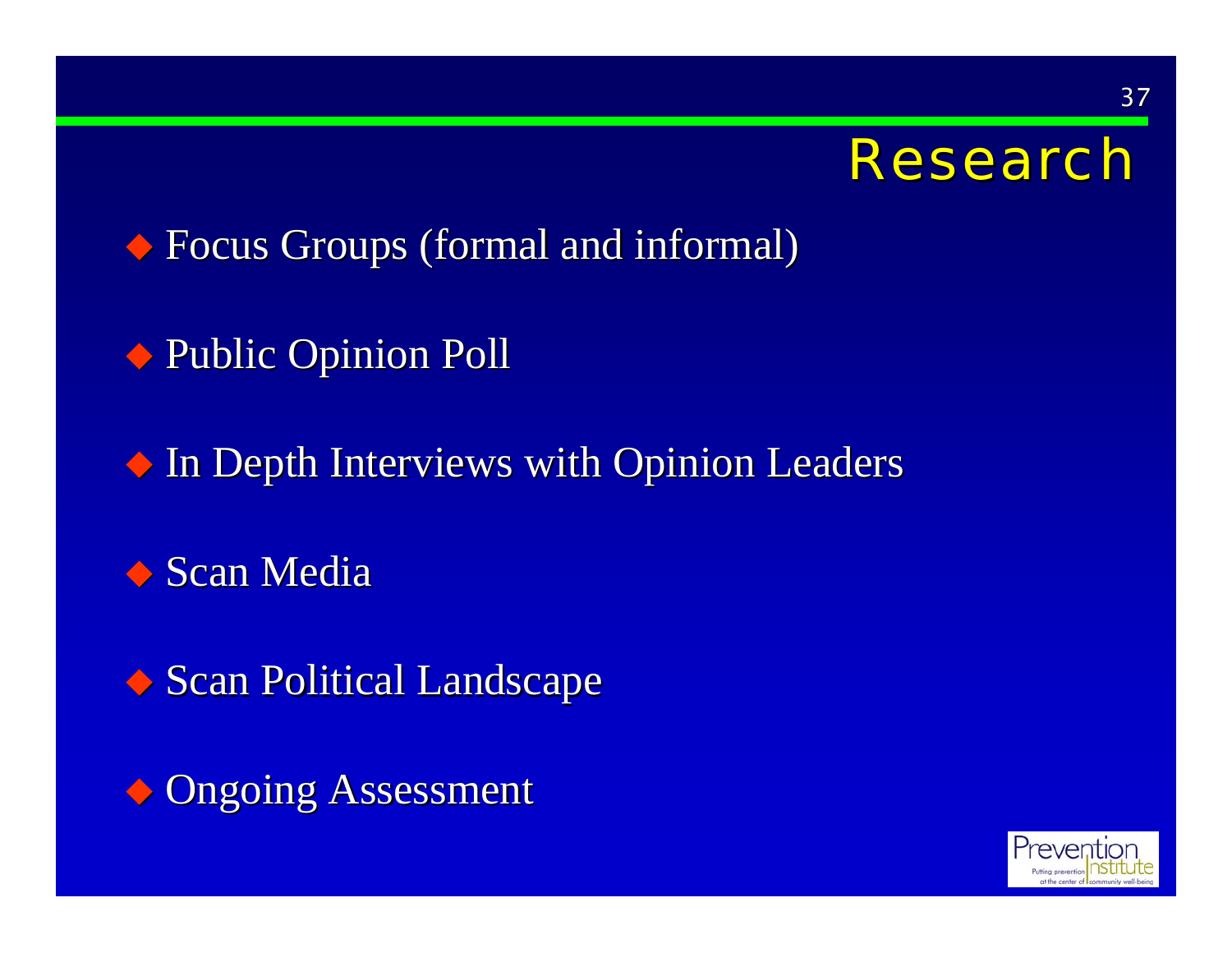#### Partners (Traditional and Non-Traditional)

 $\blacklozenge$  The Movement

 $\blacklozenge$  Health Care Providers

- Community Groups
- $\Diamond$  Schools
- Media Media
- $\blacklozenge$  Businesses
- **◆ Others**

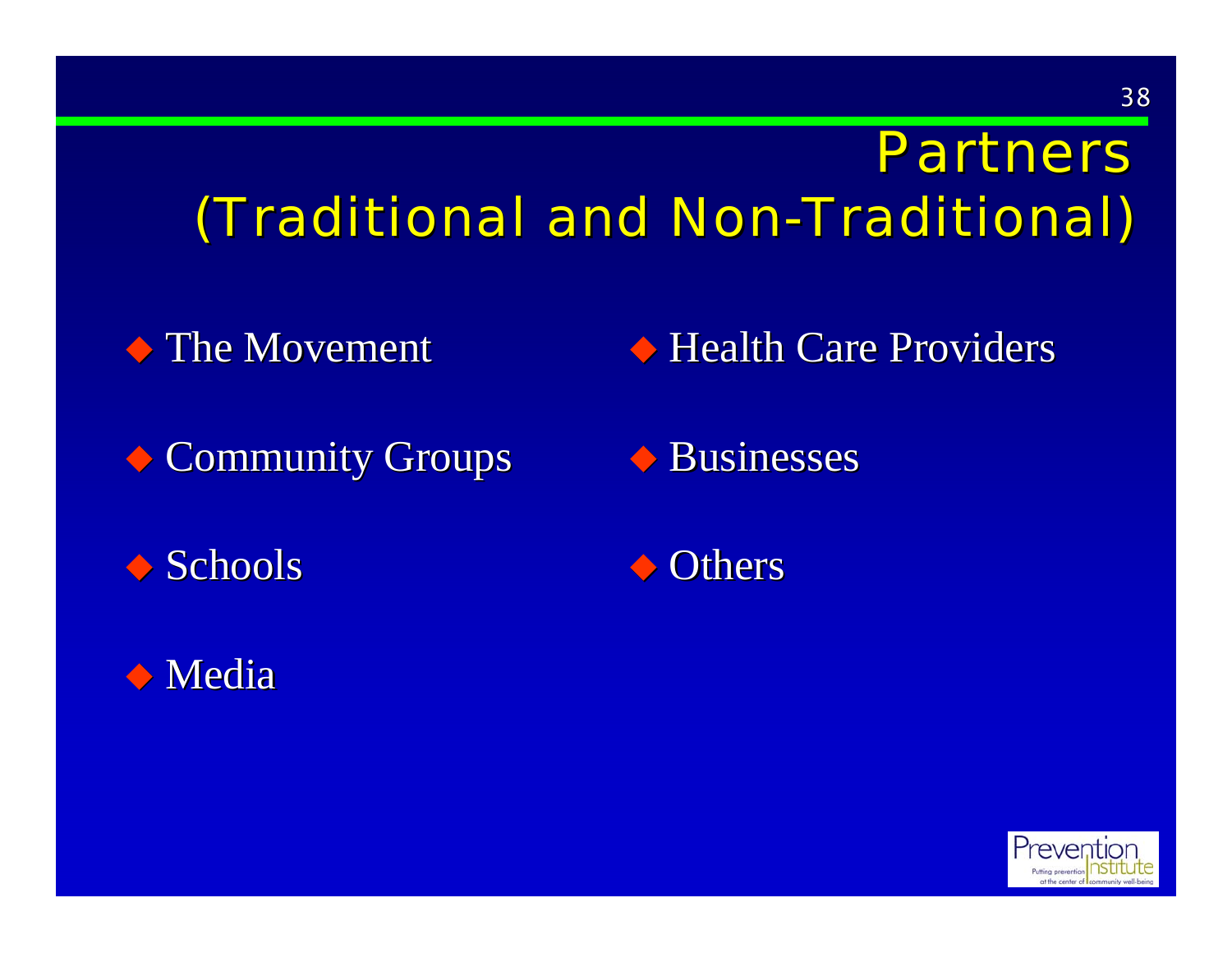## Impact

#### $\leftrightarrow$  More than \$100 million in donated media

- $\Diamond$  Tens of thousands of news stories, measurable difference in content (but more work to do)
- *Violence Against Women Act Violence Against Women Act* passed and reauthorized twice passed and reauthorized twice
- $\triangle$  In 2001, 29% of men said they had spoken to boys about violence
- $\triangle$  In 2005, 41% of men said they had spoken to boys about violence – including  $57\%$  of fathers who said they had spoken to their sons

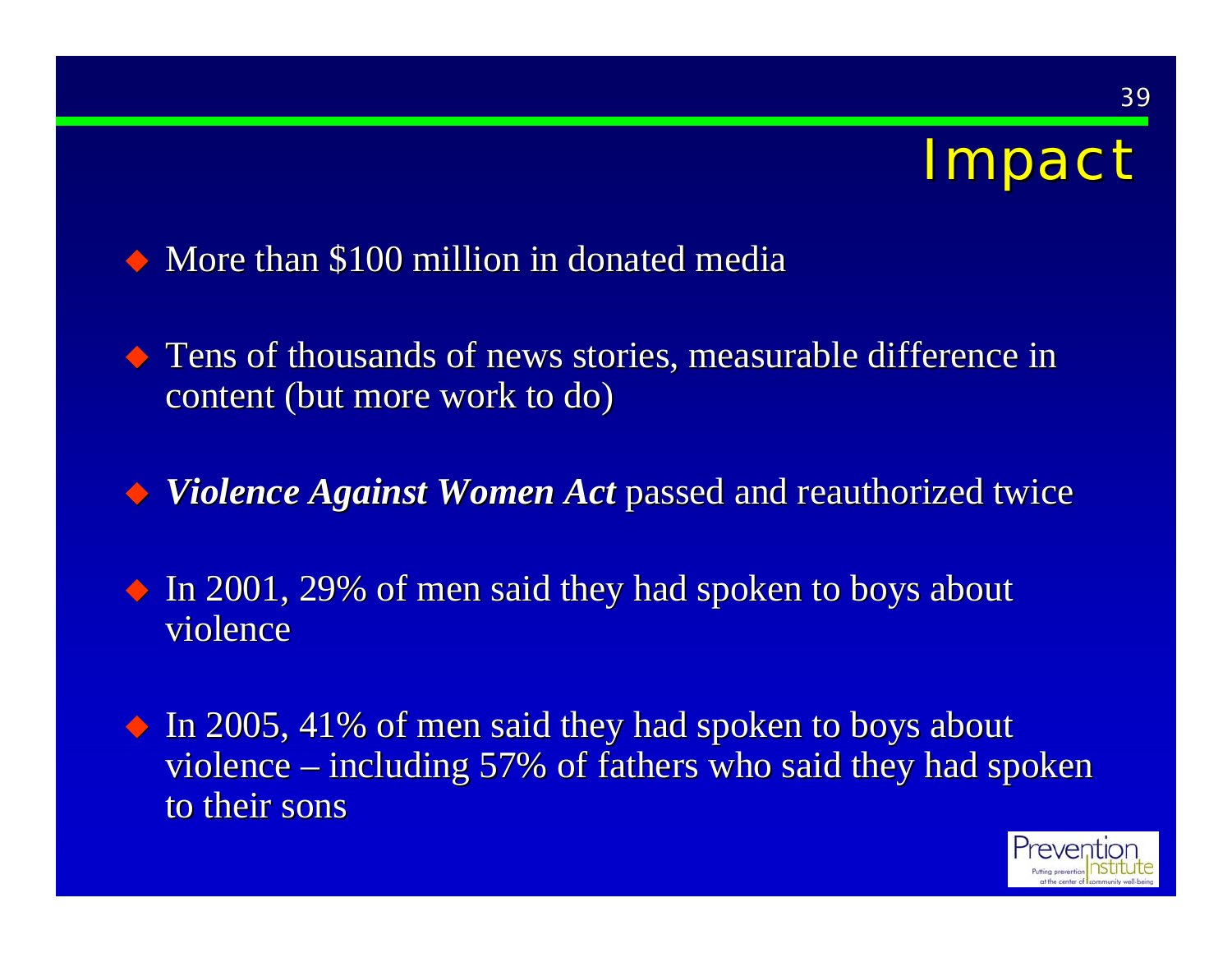#### **Applying Framing to Sexual Violence** Prevention: An interactive dialog



# *Participant Participant Discussion Discussion*

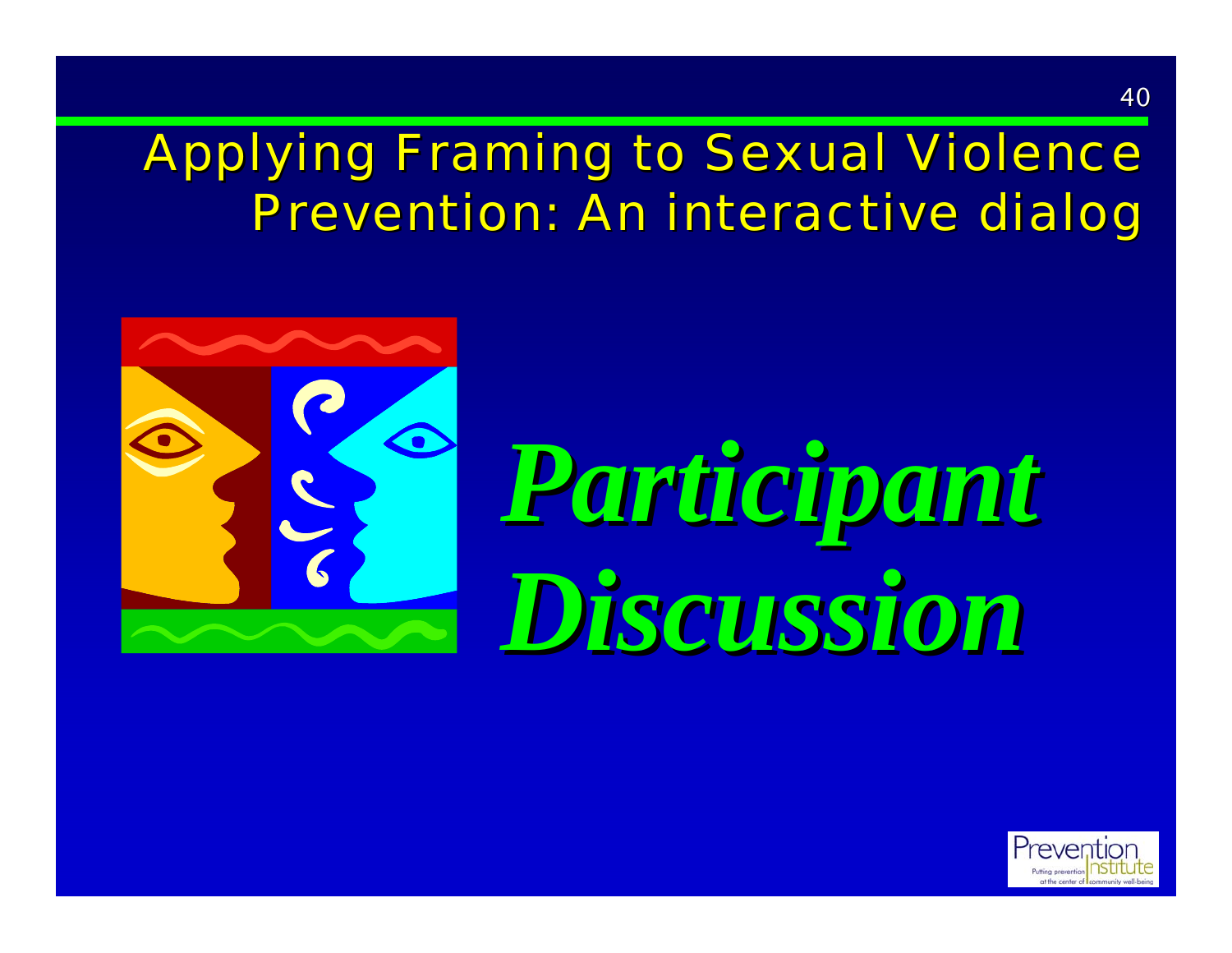